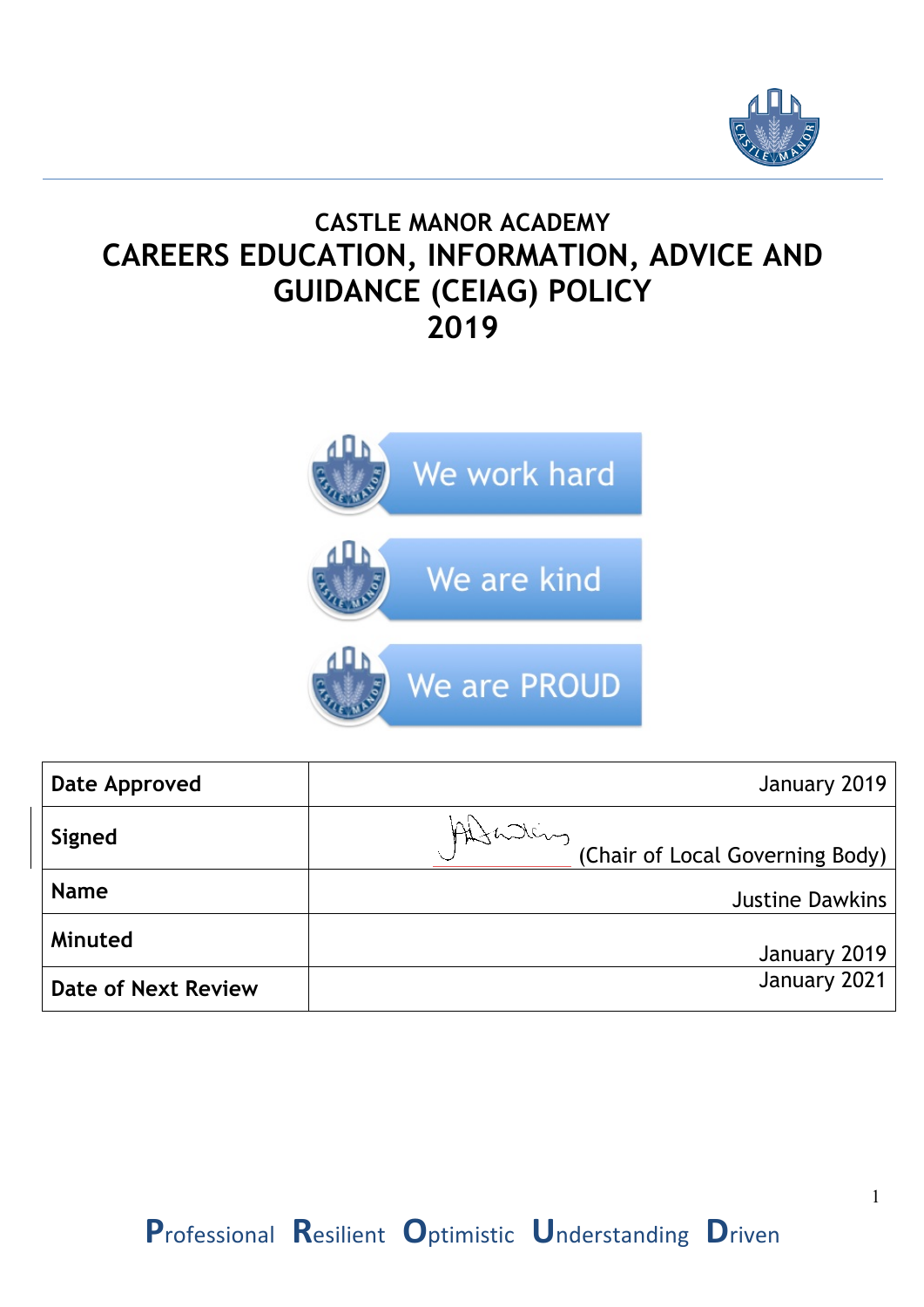# **Careers Education, Information, Advice and Guidance (CEIAG)**

# **Principles**

It is our responsibility to ensure that every child in our Academy leaves school prepared for life in modern Britain; CEIAG makes a major contribution to preparing young people for the opportunities, responsibilities and experiences of life, in order to help them make a successful transition to adulthood. Supporting "young people to make informed decisions about a wide range of progression, learning and work decisions is fundamentally important to individual development and wellbeing as well as the prosperity of British society and the economy" *The Foundation Code.* In order for this be achieved and to provide a balanced and aspirational programme we will use and develop our careers strategy using "the Gatsby Charitable Foundation's Benchmarks to develop and improve our careers provision" *DfE, January 2018.*

The CEIAG policy has been informed *by Careers guidance and access for education and training providers: statutory guidance for governing bodies, school leaders and school staff*, DfE, January 2018; *The Gatsby Benchmark Toolkit,* CDI, September 2017; *The Foundation Code for Careers Education, Information, Advice and Guidance* by ASCL, AoC 157 Group, ATL, AELP, PPC and SFCA, March 2015; *Career Mark Self Assessment Checklist*, Career Mark; *The CDI Framework for Careers, Employability and Enterprise Education,* Career Development Institute, 2018.

## **Aims**

Our aims are to:

- a) Ensure Castle Manor Academy is compliant with the Department of Education Statutory Guidance in Careers Guidance by 2020, see appendix 1
- b) Ensure Castle Manor Academy meets the success criteria of The Quality in Careers Standard Board Careers Mark, see appendix 2
- c) Ensure every child makes choices that enables them to stay in learning or training until 18
- d) Ensure every child and parent are aware of the Raising Participation Age and the conditions for the continuation of studying English and Maths at Level 2 during the post-16 phase
- e) Ensure every child should leave school prepared for life in modern Britain, in terms of appropriate curriculum and developing the skills and attributes they need to be fully prepared
- f) Provide a careers service that will ensure that young people can select educational routes that are suitable for them
- g) Establish independent careers guidance for all Year 8 to Year 11 pupils, which inspires and motivates them to achieve their potential
- h) Provide opportunities that enable every child from Year 7 to Year 11 to develop high aspirations and consider a broad and ambitious range of careers in order for them to be socially mobile in the future
- i) Inspire every child, through real-life contacts with the world of work, to help them understand where different choices can take them in the future
- j) Review our CEIAG strategy on an annual basis reflecting the needs of our current students
- k) Adhere to 'The Foundation Code for Careers Education, Information, Advice and Guidance'
- l) Provide access to CEIAG opportunities for students throughout the academic year, either through Higher Education Institutions (HEI), Further Education Institutions (FEI), employer talks and workplace visits
- m) Provide access to CEIAG CPD opportunities for staff throughout the academic year, either through Higher Education Institutions (HEI), Further Education Institutions (FEI), employer talks and workplace visits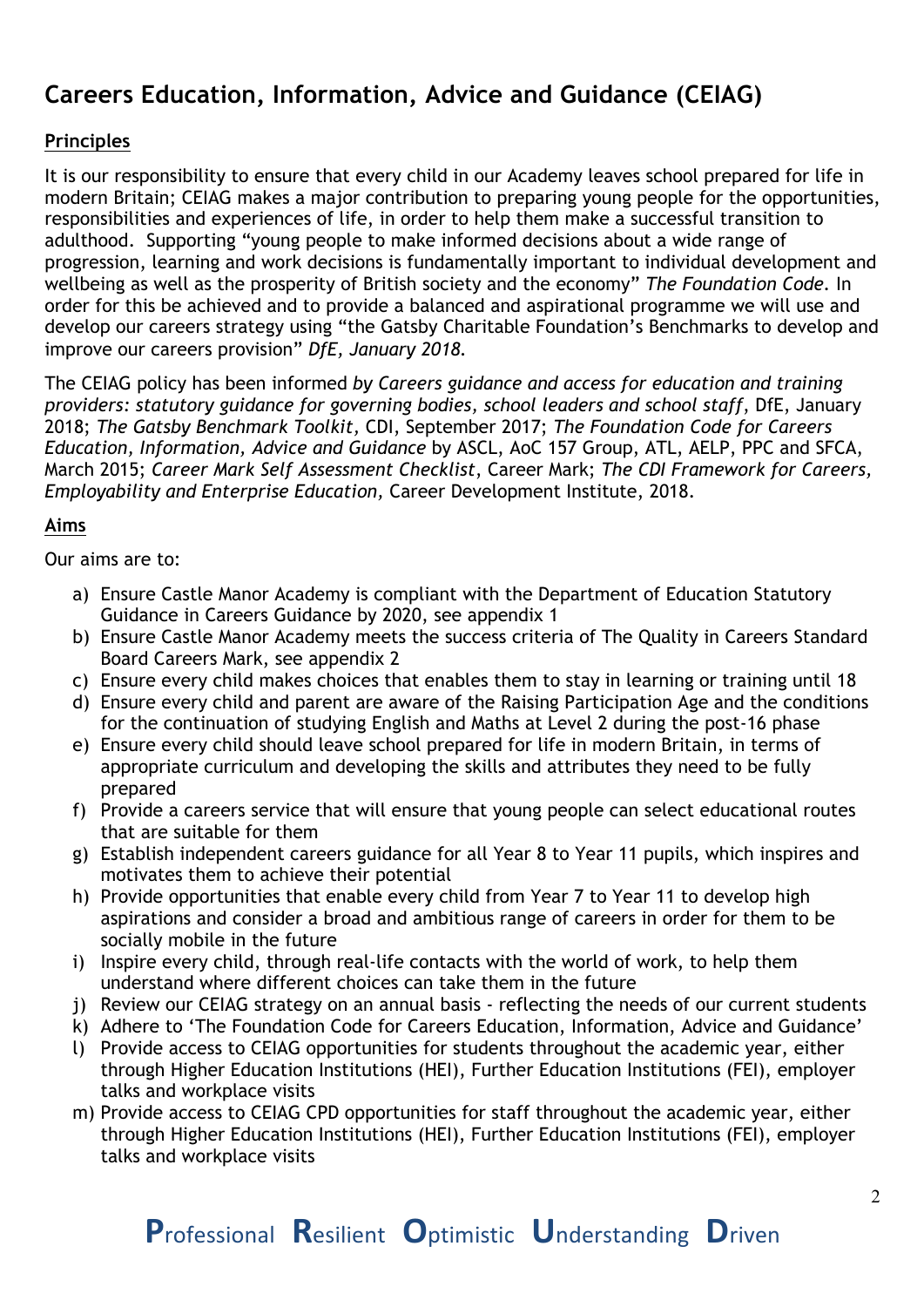These overarching aims have been set to achieve the Gatsby Foundation Benchmarks as set out in the Statutory Guidance for Careers Guidance. The Gatsby Foundation Benchmarks are:

- 1. A stable careers programme
- 2. Learning from career and labour market information
- 3. Addressing the needs of each pupil
- 4. Linking curriculum learning to careers
- 5. Encounters with employers and employees
- 6. Experiences of workplaces
- 7. Encounters with further and higher education
- 8. Personal Guidance

#### **How this will be achieved**

The Academy's commitment to achieving this aim is supported by all staff having a role to play in raising aspirations and the ensuring information, advice and guidance provided is current and impartial and supports the needs of the learner. Detailed roles and responsibilities can be found in appendix 3.

## **Curriculum**

CEIAG is an integral part of our curriculum. The planned opportunities are:

| Year<br>Group     | Lead                                     | How they<br>access this    | What is covered                                                                                                                                                                                                                                                                                                       | <b>Policy</b><br>Aim | Gatsby         |
|-------------------|------------------------------------------|----------------------------|-----------------------------------------------------------------------------------------------------------------------------------------------------------------------------------------------------------------------------------------------------------------------------------------------------------------------|----------------------|----------------|
| Years<br>$7 - 8$  | <b>VHO</b>                               | Skills for Life<br>lessons | KS3 students will be taught to develop<br>themselves through career and work related<br>learning education, learning about careers<br>and the world of work; developing career<br>management and employability skills<br>(following the CDI framework for KS3, see<br>appendix 4)                                     | $A, E \& L$          | 1613           |
| Years<br>$9 - 11$ | <b>VHO</b>                               | Skills for Life<br>lessons | KS4 students will be taught to develop<br>themselves through career and work-related<br>learning education, learning about careers<br>and the world of work; developing career<br>management and employability skills<br>(following the CDI framework for KS4, see<br>appendix 4)                                     | $A, E \& L$          | 1 & 3          |
| Years<br>$7 - 10$ | <b>JGO</b><br>$\mathbf{a}$<br><b>VHO</b> | Tutor<br>programme         | Through the tutor programme, students will<br>develop their 'soft' skills through career and<br>work related learning, learning about<br>careers and the world of work; developing<br>career management and employability skills<br>supporting the Skills for Life (using Barclays<br>LifeSkills and CDI frameworks). | $A, C, H$ &          | 1, 2, 3<br>& 8 |

In addition, there are a number of personalised opportunities available to specific year groups, or groups of children with particular interests. These personalised opportunities are designed to expose all of our students to the world of work: which includes exposure to a host of different career and education opportunities that are available. Every CEIAG opportunity will be assured to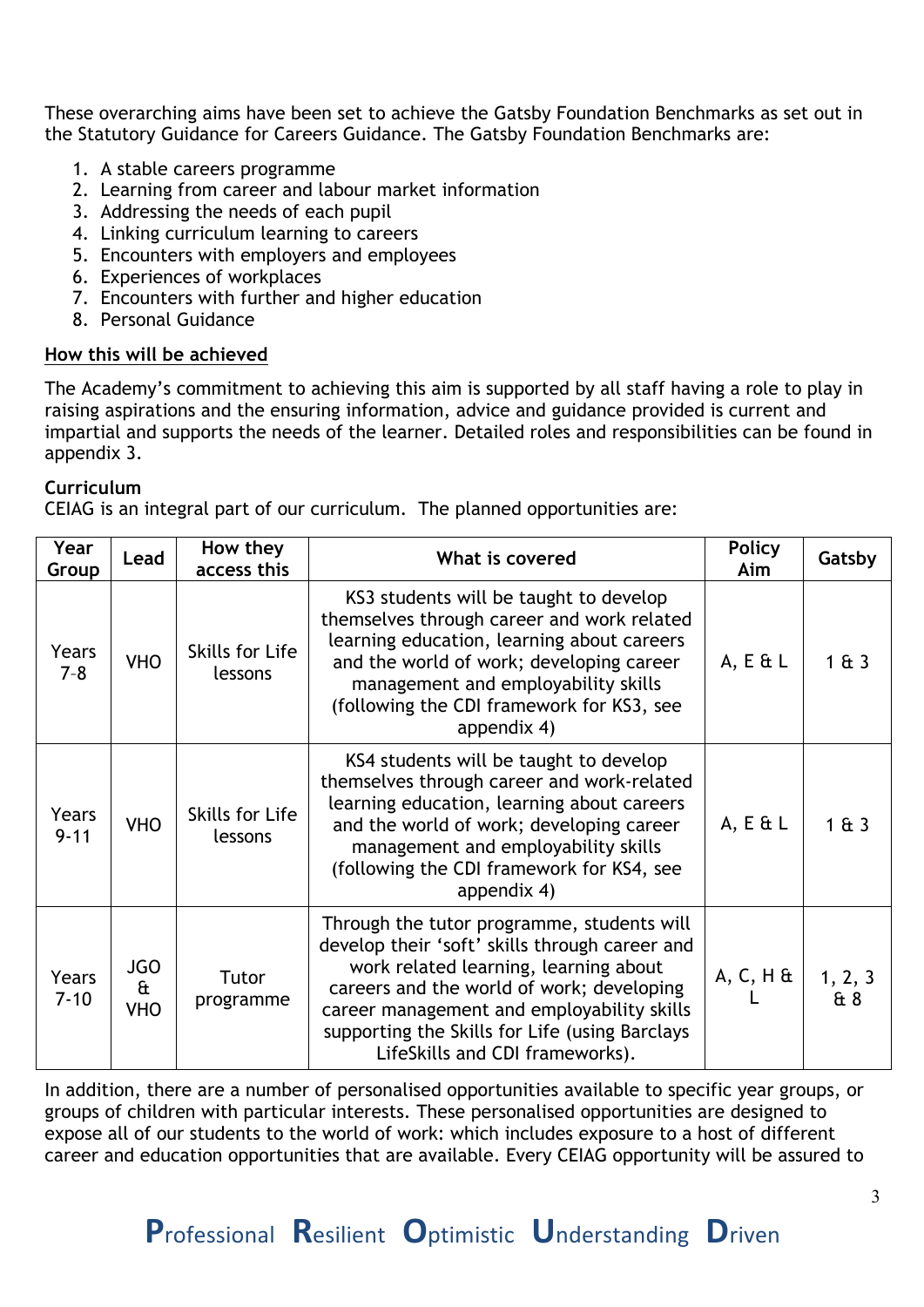develop our students own set of enterprise and employability skills. These are calendared every year, see appendix 5.

| Year<br>Group     | Lead                                                | Calendar<br>Opportunity<br>Indicator | Opportunity                                                                                                                                                                                                | What is covered                                                                                                                                                                                                                                                                                                                                      | <b>Policy</b><br>Aim              | Gatsby                     |
|-------------------|-----------------------------------------------------|--------------------------------------|------------------------------------------------------------------------------------------------------------------------------------------------------------------------------------------------------------|------------------------------------------------------------------------------------------------------------------------------------------------------------------------------------------------------------------------------------------------------------------------------------------------------------------------------------------------------|-----------------------------------|----------------------------|
|                   | <b>DCO</b>                                          |                                      |                                                                                                                                                                                                            | Students and parents have access to<br>up to date IAG through a section on<br>our website which has links to<br>appropriate contacts, resources and<br>websites and assemblies inc. parent<br>presentations                                                                                                                                          |                                   |                            |
| Years<br>$7 - 11$ |                                                     |                                      | <b>Access to CEIAG</b>                                                                                                                                                                                     | Students have access to employer<br>talks, motivational speakers,<br>volunteer and community activities as<br>part of the assembly and evening<br>presentation programmes                                                                                                                                                                            | A, B, C,<br>D, E, G,<br>$H \& I$  | 1, 2, 3,<br>4, 5, 7<br>& 8 |
|                   | JMA,<br>AL<br>Year<br>$11 \text{ ft}$<br><b>DCO</b> |                                      |                                                                                                                                                                                                            | Interested students from KS3/4 have<br>the opportunity to develop<br>entrepreneurial skills through the<br>annual Enterprise competitions and<br><b>Prom Committee</b>                                                                                                                                                                               |                                   |                            |
| Years<br>$7 - 10$ | <b>DCO</b>                                          |                                      | #ASPIRE and<br><b>Suffolk Skills</b><br>Show                                                                                                                                                               | Opportunity to meet people from<br>different careers and investigate the<br>world of work and education                                                                                                                                                                                                                                              | A, C, E,<br>F, G, H,<br>$I, \& M$ | 1, 2, 4,<br>5, 7 & 8       |
| Years<br>$7 - 11$ | <b>DCO</b>                                          |                                      | $2 \times$ termly<br>Opportunity to meet different<br>lunchtime<br>employers and training providers to<br>careers and<br>understand different career roles and<br>education drop<br>education routes<br>in |                                                                                                                                                                                                                                                                                                                                                      | A, C, E,<br>F, G, H,<br>$I, \& M$ | 1, 2, 4,<br>5, 768         |
| Years<br>$7-9$    | Team<br>Lead                                        |                                      | Subject career<br>focussed<br>Assemblies                                                                                                                                                                   | The subject teacher, or invited<br>speaker, delivers an assembly where<br>they will present the subject into<br>context to enable students to explore<br>where it could lead to in the future<br>Year 7: This will help me become<br>Year 8 - Where can I go with<br>Year 9 - What is it like to study<br>Year 10 - Careers: LMI<br>Year 11 - Skills | A, C, E,<br>$F, G \&$<br>H        | $1, 2 \mathrm{ft} 4$       |
| Years<br>$7 - 11$ | <b>DCO</b>                                          |                                      | Higher<br>Education<br>focussed<br>assemblies &<br>parent talks                                                                                                                                            | NEACO or a Higher Education<br>Institution representative delivers an<br>assembly or parent talk, setting Higher<br>Education into context to enable<br>students to explore what it could lead<br>to in the future.                                                                                                                                  | A, C, E,<br>$F, G, \&$<br>H       | 1 & 7                      |
| Years<br>$9 - 11$ | <b>DCO</b>                                          |                                      | Higher<br><b>Education visits</b>                                                                                                                                                                          | Organised through the support of<br>NEACO. Students have the opportunity                                                                                                                                                                                                                                                                             | A, C, E,<br><u>F, G, H</u>        | 1 & 7                      |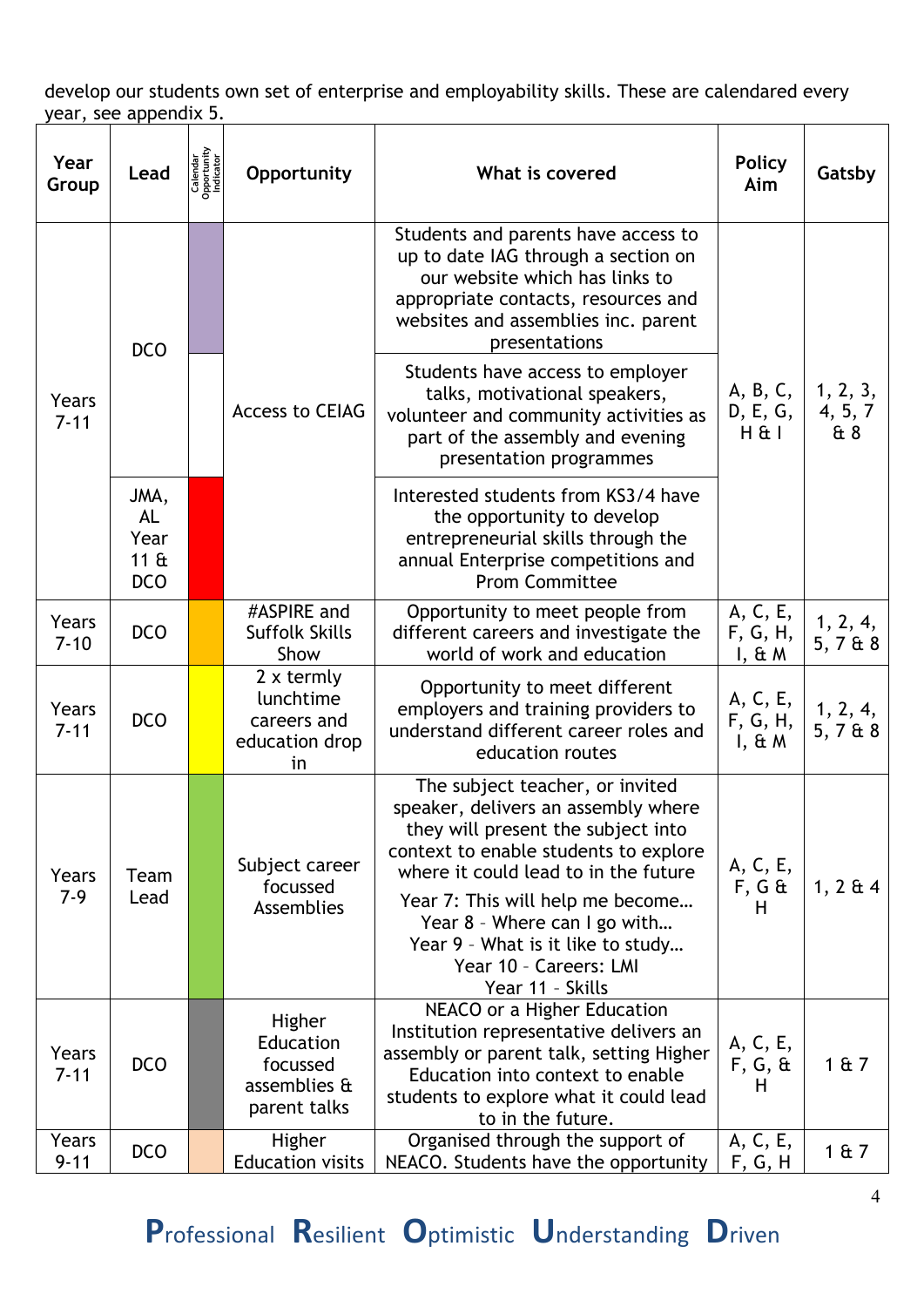|                    |                                 |                                                                        | to experience a lecture or seminar in a<br>subject, campus tour, presentation<br>and the ability to meet HE students                                                                                                           | $t$ L                   |                 |
|--------------------|---------------------------------|------------------------------------------------------------------------|--------------------------------------------------------------------------------------------------------------------------------------------------------------------------------------------------------------------------------|-------------------------|-----------------|
| Year<br>10         | <b>DCO</b>                      | *Work<br>Experience*                                                   | Tailored to the individual. A 2-3 day<br>placement to experience the world of<br>work                                                                                                                                          | A, C, E,<br>H, I & L    | 1, 2, 5<br>&7   |
| Year 9             | <b>DCO</b>                      | *Work<br>Experience*                                                   | Parent led 1 day placement to<br>experience the world of work                                                                                                                                                                  | A, C, E,<br>$H, I \& L$ | 1, 2, 5<br>& 7  |
| Years              | EST <sub>ft</sub><br><b>DCO</b> | Options and IAG<br>Evenings                                            | Know the different courses and<br>qualifications available at each<br>transition stage. IAG evening for<br>students and parents to provide<br>information regarding options at post-<br>16 and 18, including financial support | A, C,                   | 1, 2, 3,        |
| $8 - 11$           | <b>DCO</b>                      | Pathways<br><b>Booklet</b>                                             | Annual update of the pathways<br>booklet which includes where the<br>subject can lead                                                                                                                                          | D, F, G<br>ŒΗ           | 7 & 8           |
|                    | <b>DCO</b>                      | 1:1 IAG<br>meetings                                                    | Explore which courses and<br>qualifications are appropriate for each<br>child                                                                                                                                                  |                         |                 |
| Years<br>$10 - 11$ | <b>DCO</b>                      | Taster days                                                            | Opportunities to attend 6 <sup>th</sup> Form and<br>College taster days                                                                                                                                                        | A, C, F,<br>G & H       | 1, 3, 7<br>& 8  |
| Year<br>11         | DCOE<br><b>JGO</b>              | <b>Interview Day</b>                                                   | Opportunity to meet different<br>employers and learn essential life<br>skills, including the ability understand<br>different career roles for their future                                                                     | A, E, I<br>ŒΕ           | 1, 5 & 8        |
| Year<br>11         | <b>DCO</b>                      | <b>One Haverhill</b>                                                   | To engage and support potential<br>Apprenticeship applicants during Year<br>11 and beyond                                                                                                                                      | A, C, D,<br>$F, G \& I$ | 1, 2, 3,<br>5&8 |
| Years<br>$10 - 11$ | JGO,<br>DCOE<br><b>JBE</b>      | Suffolk Youth<br>Support & One<br>Haverhill<br>Engagement<br>Programme | To engage potential NEETs. This<br>programme is to provide support for<br>engaging in employment, education or<br>training after Year 11 for those willing<br>to work with SYSS                                                | A, C, D,<br>F & G       | 1, 2, 3<br>& 8  |
| Years<br>$9 - 10$  | <b>DCO</b>                      | *Volunteering<br>Summer Term*                                          | Opportunity to meet people from<br>different careers and investigate the<br>world of work, within and outside<br>Castle Manor Academy                                                                                          | A, E, I<br>&Γ           | 1, 566          |
| Years<br>$9 - 10$  | <b>VHO</b>                      | Coaching and<br>mentoring                                              | Mentoring through the 'wellness<br>programme' to Year 7 (ongoing<br>opportunity)                                                                                                                                               | E & H                   | 368             |
| Years<br>$9 - 11$  | JGO &<br><b>VHO</b>             | Coaching and<br>mentoring                                              | Mentoring through the enhancement<br>programme (ongoing opportunity)                                                                                                                                                           | $E, G \&$<br>H          | 368             |

Those opportunities marked with a '\*' are to be achieved by the 2020 deadline but may be reached earlier depending on the yearly review process.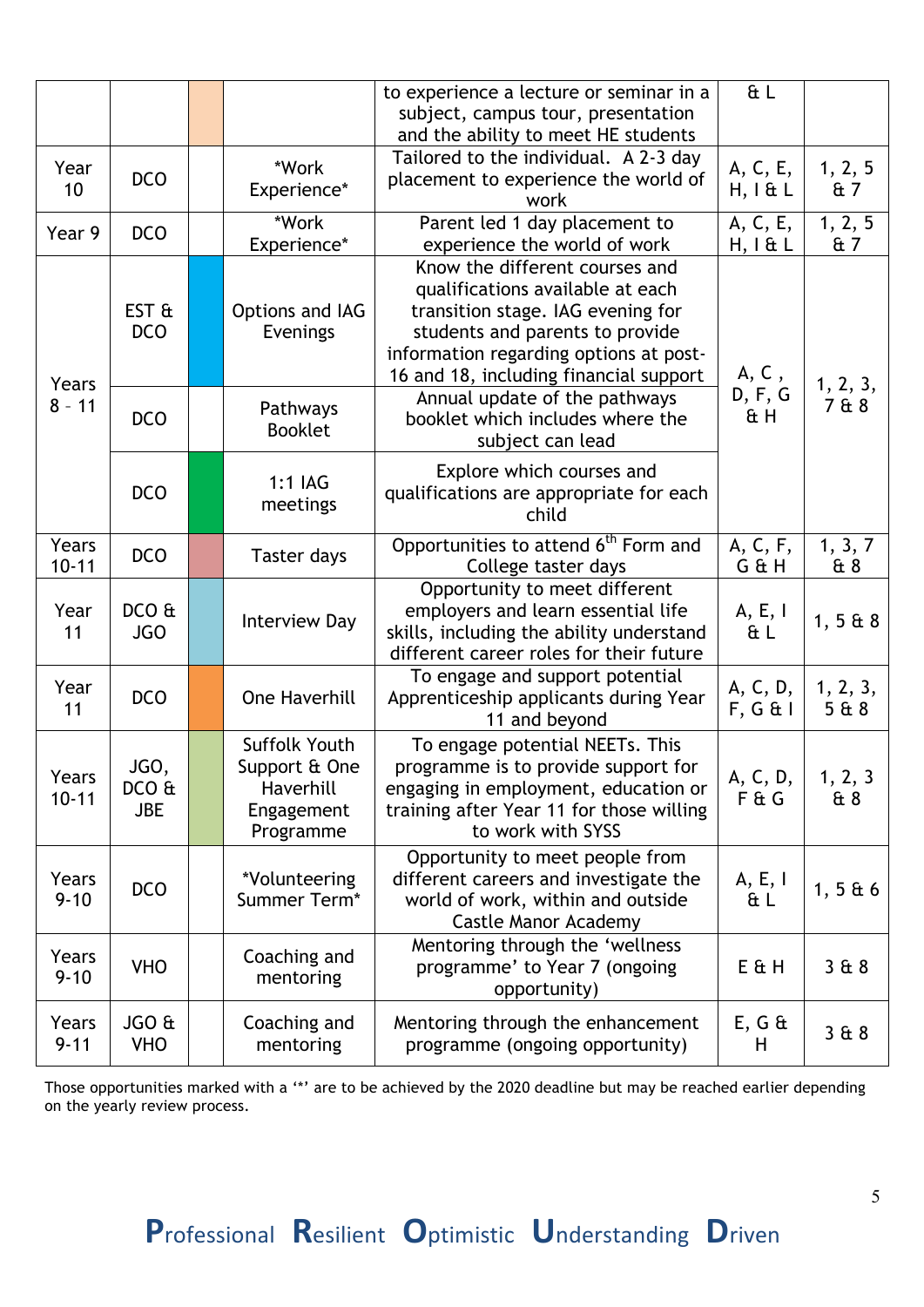#### **Staff development and CPD**

The Careers Leader will be qualified to a minimum of Level 3 in IAG or will be willing to work towards Level 6 in IAG and become a member of the CDI Register of Professionals. 20 hours per annum of recognised CPD (approved by the CDI) must be completed, with a minimum of 2 hours per annum passed onto other members of staff involved in IAG across the Academy focussing upon professional skills and updated knowledge.

The Careers Leader will lead CPD for staff on relevant CEIAG updates as appropriate.

#### **Resources**

CEIAG curriculum activities will be taught and resourced through the allocated budgets for Skills for Life (PHSE), SMSC and team budgets. Should any curriculum areas require any further resources or funding requests, for the teaching of CEIAG, a purchase request form must be submitted to the Careers Leader in good time.

Extra-curricular activities and resources have been costed as follows:

*\*Career Libraries*: Based at within the reading area of the PLC. Up to date and impartial career IAG information which is age appropriate, whilst maintaining and introducing IT IAG programmes: £1000.

*\*External Speakers*: Organised for each Academy school by VHO, DCO, Team Leaders or NEACO. £600 allows fund 20 speakers charging a minimum of £30 transport costs.

*\*Career Fairs:* £600 allows for the cost of lunches, refreshments and printing of materials for all the Academy Career Fairs, 3 in total.

*Work Experience:* £500 allows for the cost of printing materials, essential paperwork and fuel for visits. A secondment of a current Academy staff member will be required for 2 days per week for September 2020 or earlier. *Cost does not include completing in-house Risk Assessments or gaining access to the Risk Assessment through Connect EB.*

*Tutor programme*: £500 to cover the costs of printing.

*1:1 IAG:* £500 for the printing of impartial IAG documents and the documents for recording IAG conversations.

*\*Transport:* £1000 to cover the cost of all trips to all CEIAG and IAG events for all year groups. This will include university visits, UCAS fair, employer workplace visits and CEIAG events. Part or full funding can be sourced from NEACO if 66% of NEACO target students make up the final student number attending.

Total Cost: £4200 excluding VAT, SMSC, Skills for Life & PSHE budgets and Work Experience costs.

Those opportunities marked with a '\*' are possible to be funded by a NEACO grant.

#### **Additional information:**

#### **Student Systematic Records**

Keeping a record of every interaction our students have with employers and external learning providers is important to help review their career learning journey and will help every student to evaluate the CEIAG programme effectively. These opportunities will be highlighted within a Microsoft Excel document with a '/' marked under the title of opportunities highlighted above.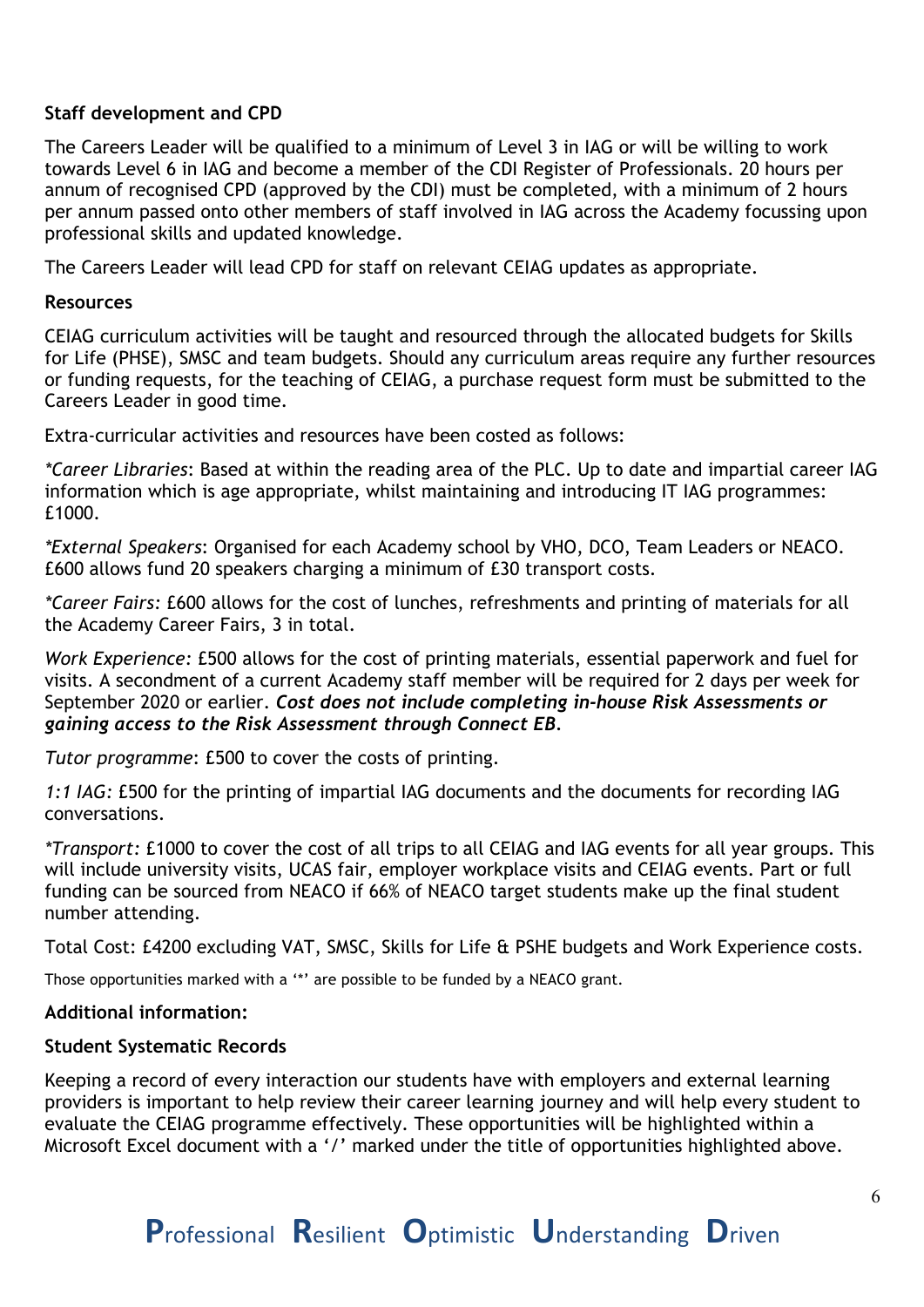These records are easily accessible and managed by the Careers Leader. Students and parents are able to request a copy of the activities their child has participated in whilst being a student at Castle Manor Academy from September 2018. Records will be held for no more than 3 years from a student's graduation or leaving date from Castle Manor Academy.

#### **Post 16 SEND Transition**

Castle Manor Academy aims to provide all students with a secure and supported post-16 transition whether the destination is education or work-based. If required, students will have a personalised transition plan, which must be agreed by the appropriate CMA Assistant Headteacher or SENCO.

Should an Education, Health and Care Plan (EHCP) be required, a representative of the students preferred destination should be invited, where possible, to coproduce the EHCP to allow a smooth transition between the academy and provisions are relevant to the setting and the student's chosen destination. External professionals which may support transition should also be consulted; this may include the Local Education Authority, for any SEND, in-care or leavers of care students. The EHCP draft must then be submitted to the Local Education Authority within 2 weeks of the initial meeting and the student's chosen post-16 destination. The final decision to award EHCP support rests with the Local Education Authority, following nationally determined timescales.

For any Annual Review of an EHCP falling within Year 11 the post-16 destination must be invited to coproduce the provisions for the following year.

#### **Pupil Premium**

Castle Manor Academy aims to provide all students with the opportunity to raise their aspirations and increase the possibility for all of our students to be upwardly socially mobile. All Pupil Premium students will have the opportunity to attend all CEIAG visits and talks provided, from the beginning of Year 8 for employer talks and Year 9 for post-16 and post-18 education talks. It is also the responsibility of the Careers Leader to ensure all Pupil Premium students attend a 1:1 IAG meeting during Year 9, 10 and 11.

Working alongside the Assistant Headteacher, in charge of Pupil Premium and the appropriate Achievement Leader they will notify the Careers Leader of any changes of circumstances and allow any Pupil Premium student the chance to attend any event, visit, talk or meeting as far as is possible. It is the responsibility of the Careers Leader to identify early any potential NEET Pupil Premium students and to notify the Assistant Headteacher in charge of Pupil Premium, the appropriate Achievement Leader and Suffolk Youth Support Service as early as possible.

#### **Those at risk of being NEET (post-16)**

During the summer of transition for our Year 11 students, the Careers Leader will identify any students who may be at risk of NEET from our internal referral process. The Careers Leader will bring each student to the attention of Suffolk Youth Support Service when referred. Reasons for referral can include those who are disengaged with their learning; a lack of post-16 application; lower than expected summer examination grades or the failure to re-enrol in sixth form. During this period, Suffolk Youth Support Service will mentor and signpost timely IAG to support in the transition of the student into appropriate post-16 education.

Throughout Year 11, students will have the opportunity to meet with the Youth Skills Manager, from One Haverhill to build upon the network of IAG support. During the  $2^{nd}$  half of the Spring Term, One Haverhill will attend CMA regularly to meet with those students from Year 11 aiming to gain an Apprenticeship. Referrals to One Haverhill are ongoing throughout the academic year.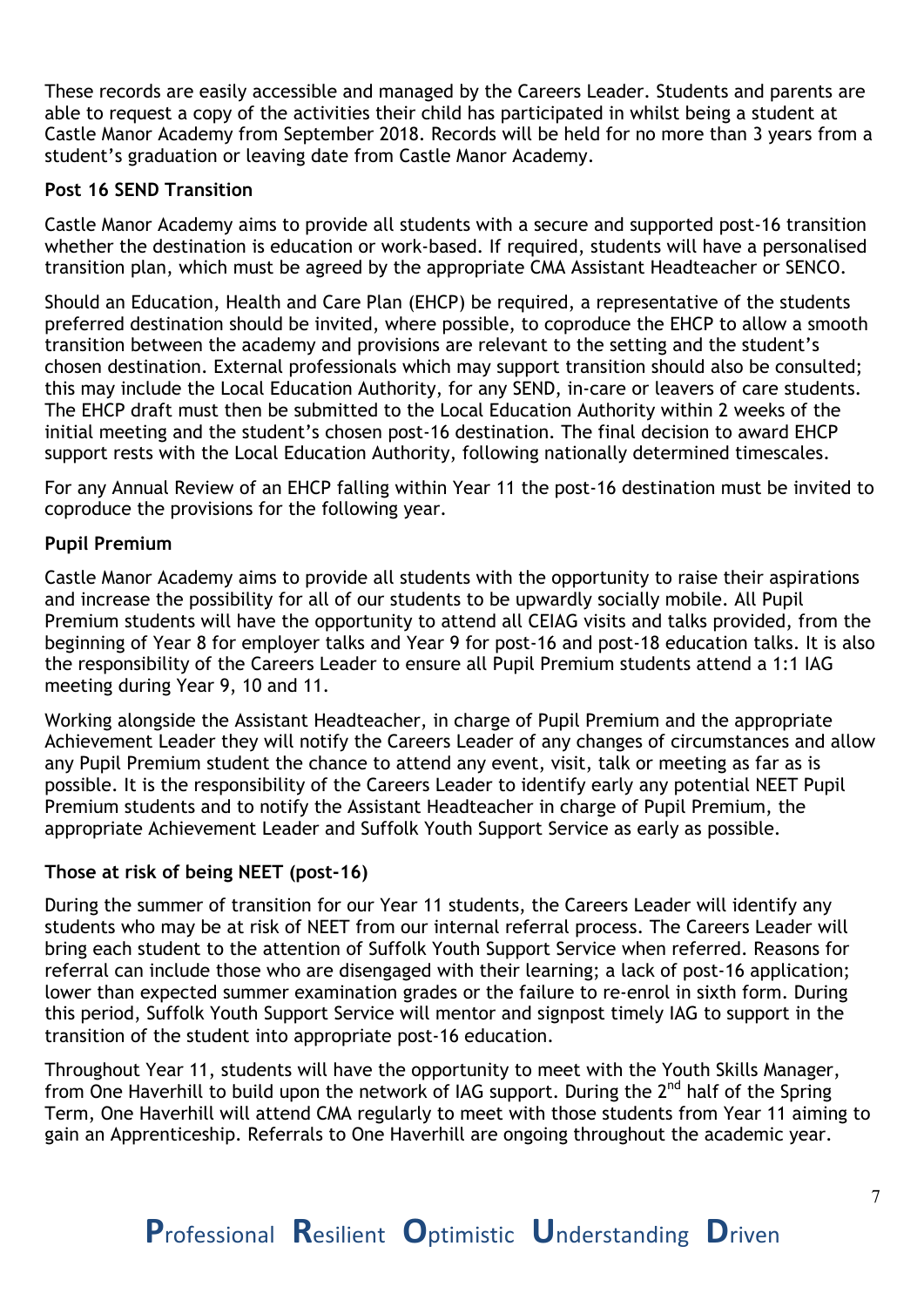CMA's Suffolk Youth Support Service lead, the appropriate Achievement Leader and Assistant Head will be made aware of any end of year referrals to One Haverhill by the Careers Leader.

#### **Destination Measures**

Castle Manor Academy will provide clear and comparable information on the success of the Academy in helping all our students pick qualifications that offer them the best opportunity to continue in education or training. Through the use of destination measures we aim to support and prepare our students (through effective IAG) to take up education or training which offers the best long-term prospects for each student.

Throughout Year 11 the Careers Leader with the support of tutors, Achievement Leader and Assistant Head, will ask for all Year 11 students to update them on their progress with applications through regular questionnaires. These progress updates will occur 3 times during the academic year. Progress 1 – Autumn Term 2 (Dec), Progress 2 – Spring Term 1 (Feb) and Progress 3 – Summer Term 1 (Apr). This information will then be recorded and maintained in a Microsoft Excel document and used to compare Report Card data from January and March in order to highlight any destination concerns.

Castle Manor Academy will contact all post-16 students in the September of them leaving / graduating CMA and to support any students who may be at risk of being NEET. A record of this will be kept by the Careers Leader, who will share with the Headteacher, Deputy Headteacher and the Assistant Headteacher in charge of Key Stage 4 where appropriate. This information will then be shared with the Local Education Authority to support them in their 'September Offer' and their NEET statistic gathering in November and March.

Information about our student's destinations is included in the Performance Tables – Suffolk schools' data at:

http://www.education.gov.uk/cgibin/schools/performance/group.pl?qtype=LA&superview=sec&vie w=pupdest&sort=&ord=&no=935&pg=1

#### **Key Stage 3 & 4 Pathways**

From Year 8, students will select some of their option subjects. During this process students will have the opportunity to receive specialist IAG support from the Careers Leader. In the first instance, tutors will meet with their tutees to discuss their chosen subjects and will pass this information and any referrals on to the Careers Leader. Once this information is collated, Core Leadership Team (CLT) and the Careers Leader will meet with any students of concern in an individual meeting to discuss their option choices further. Referrals once again must be made to the Careers Leader.

In Year 9 students have the ability to choose their subjects of study for their GCSE's in Years 10 and 11. During this process students will have the opportunity to receive specialist IAG support from the Careers Leader and meet with their potential class teachers to discuss their subject area. In the first instance, tutors will meet with their tutees to discuss their chosen subjects and will pass this information and any referrals on to the Careers Leader. Once this information is collated, Core Leadership Team (CLT) and the Careers Leader will meet with any students of concern in an individual meeting to discuss their option choices further. Referrals once again must be made to the Careers Leader.

Upon the completion of the referral process, students will receive an addressed letter sent home detailing their option choices.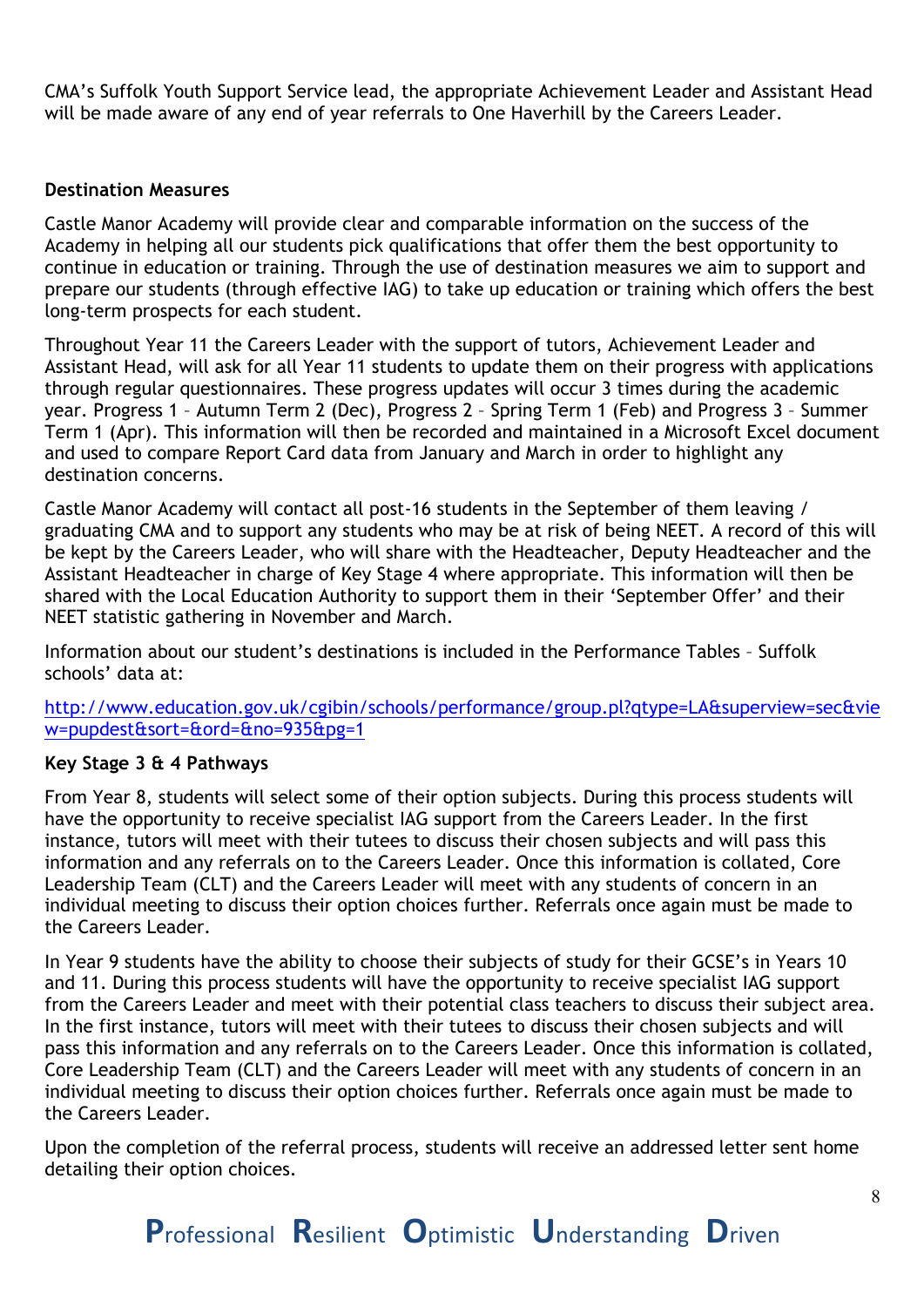#### **Engaging with Parents/Carers**

We are fully aware of the important role a parent/guardian plays in ensuring the best educational prospects for their child. We aim to provide all parents with the correct IAG and engage them in the decision making process with their child.

All parents/guardians are encouraged to attend the Academy events on Higher Education, Further Education and Apprenticeship information evenings, Post-16 options information evenings, Key Stage 4 option evenings and Year 6 transition evenings, each offering the opportunity of Q&A with appropriate staff or external partners. It is a requirement of the Academy, that every parent/guardian will attend Parent Evenings to discuss academic progress, support mechanisms and transition and pathway planning alongside their child.

Throughout the year, at parent evenings parents / guardians are invited to give their feedback on all aspects relating to the Academy, this will also include CEIAG and WRL activities and opportunities.

#### **Working with External Partners**

Castle Manor Academy will only work with those partners who offer our students the correct level of support and those who provide a clear opportunity for progression, such as the Local Education Authority (LEA), NEACO and local training or education providers.

Suffolk County Council is represented by the *Suffolk Youth Support Service (SYSS)*. Castle Manor Academy has a data protection sharing agreement with this body; we agree to transfer any information on mid-year leavers and destination information as appropriate. *SYSS* will work with all students who have been through the Common Academic Framework (CAF) process this will be on a 1:1 basis. The aim is to secure post-16 learning. All referrals will be managed by the Careers Leader, with support of Assistant Heads, SENCO, Achievement Leader for Year 11 and the Vulnerable Children's Officer.

Working alongside Castle Manor Academy and SYSS is *One Haverhill*, a local body introduced to increase the employment of young people and the awareness of all post-16 opportunities. *One Haverhill*, through their Youth Skills Manager, will meet all students who wish to seek an apprenticeship or employment during Year 11. Meetings will be booked on an individual basis to discuss the student's future options. Alongside, *One Haverhill* also supports the Academy with employability workshops and company contacts. It remains the responsibility of the Academy to lead and to brief *One Haverhill* and their contacts on any events, whilst avoiding any impartiality and discrimination incidents.

*NEACO, West Suffolk College (WSC), Suffolk Apprenticeship Service and any other interested education institution* through their Outreach teams, may provide all students with the opportunity to investigate their post-16 and 18 options further. Each provider is able to work across all year groups from Year 7 and beyond, all the activities and events are focussed on providing impartial IAG to all of our students. Working with NEACO, WSC and Suffolk Apprenticeship Service, including any other interested providers, creates the opportunity for parents and staff members to investigate the latest impartial information available.

Our assemblies invite industry leaders, inspirational speakers and other CEAIG individuals i.e. Haverhill Volunteering Service. These speakers will be sourced from *Inspiring the Future* or appropriate individuals through *NEACO*, *Careers Enterprise Company* and self-networking activities. All SMSC Co-ordinators are to check the suitability of the presentations or speeches to be delivered for discrimination and impartiality purposes.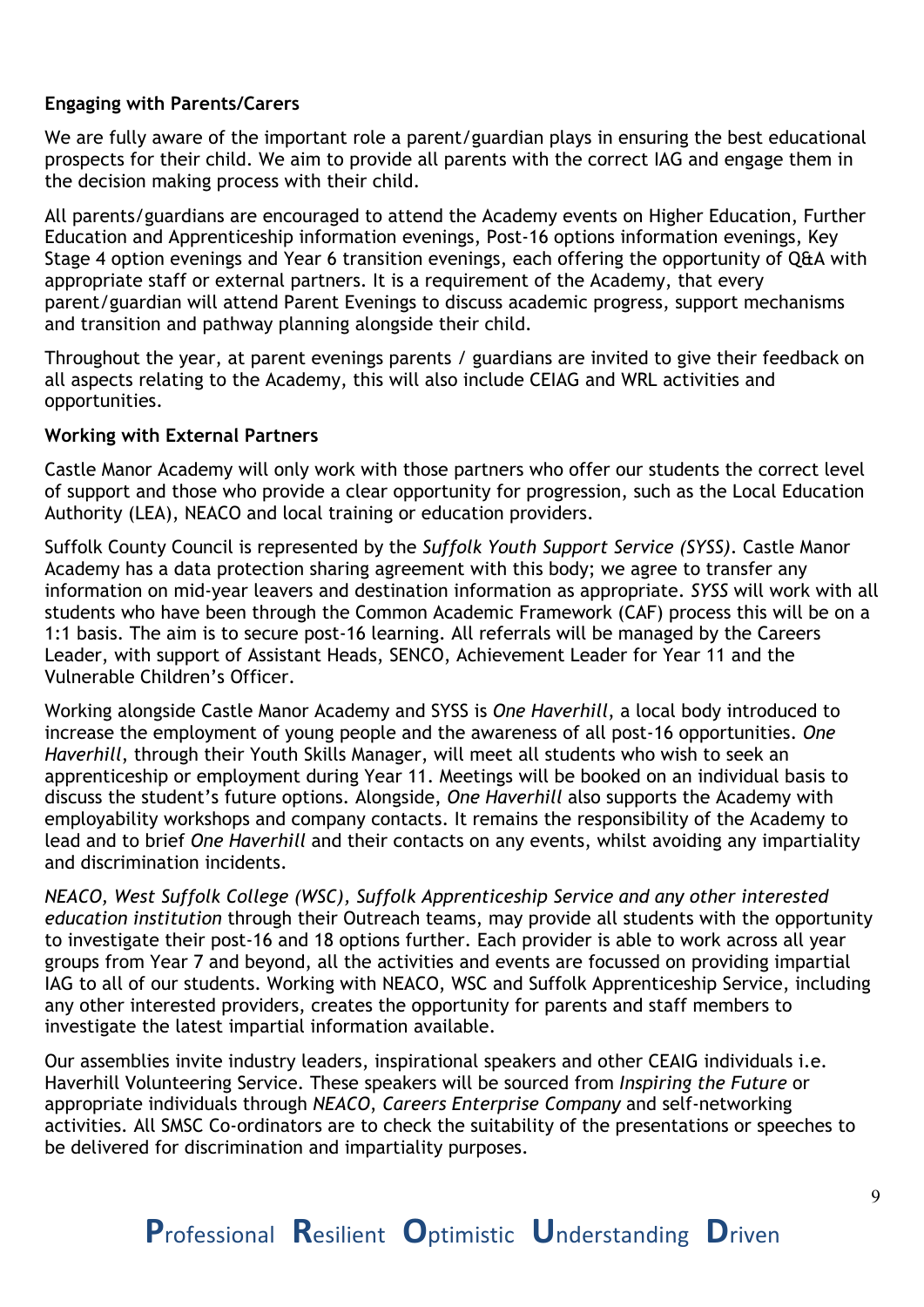#### **Monitoring**

The Academy will monitor and evaluate all CEIAG, IAG, WRL and WEX activities. This will be completed by asking for feedback from all attendees including, staff, exhibitors and providers at each CEIAG activity through paper-based questionnaires. Students, parents and staff will have the opportunity to provide feedback through regular evaluation activities and, during the formal observation period through paper-based questionnaires.

The teaching of CEIAG and Work Related Learning (WRL) at all Key Stages across the Academy will be logged centrally and may be observed. Feedback will then be evaluated alongside the feedback gathered from the Deputy Head and Assistant Headteachers for Key Stage 3 and 4 and Team / Achievement Leaders. Response findings will then be used to formulate any amendments to the policy or CEIAG, IAG and WRL activities. Formal observations will not check the quality of teaching but the impartiality of the CEIAG being delivered. This will take the form of a paper-based questionnaire.

At all times during the monitoring and evaluation process, it is an essential requirement of the Academy that we provide Years 7 to 11 with independent information, advice and guidance about their future education, training and career opportunities. The Careers Leader is a member of the CDI Register of Professionals and follows the CDI Code of Conduct to best ensure impartiality. Our external partners also support our commitment for independent IAG.

All destination data and interview analysis must be completed to best support students moving forward in order to provide relevant education visits, employer talks and visits to the workplace. Acting upon this feedback from their individual pathway interviews ensures the CEAIG programme is relevant to those students at their next transition point.

Upon the completion of the formal evaluation period supported by the collation of the feedback from students, parents, employers and the Headteacher, it is the responsibility of the Deputy Head and the Careers Leader to formally review the year's activities. Our previous academic year's destination measures will be taken into account and used to support the formal evaluation process. Our review process will use 'Gatsby benchmark – CDI framework mapping tool', the 'Compass' audit and 'Tracker', to evaluate effectively our careers programme and target the areas of improvement. Furthermore, by working towards meeting the external accreditation framework of the Quality in Careers Standard, the Academy's provision will be assessed using external monitoring processes.

Should any amendments be deemed necessary to the CEIAG policy this will be relayed to the Headteacher for their approval before being passed onto the Governor in charge of Advice and Guidance.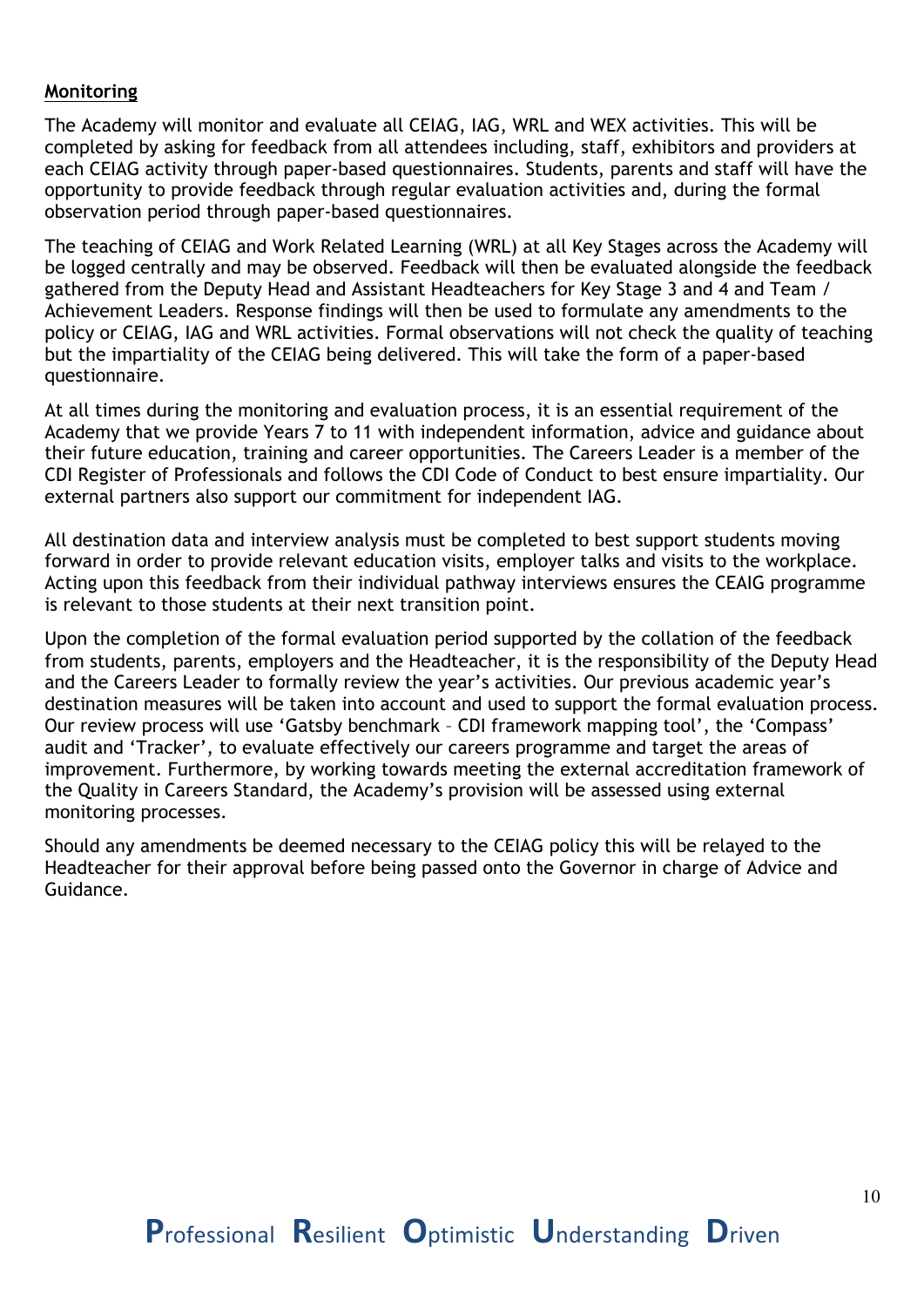## Appendix 1

Requirements and expectations of schools and CMA timescale response to the Statutory Guidance 2018

| <b>Timing</b>                                                              | <b>Action</b>                                                                                                                                                                                                                                                                                     | <b>Timescale</b>              |
|----------------------------------------------------------------------------|---------------------------------------------------------------------------------------------------------------------------------------------------------------------------------------------------------------------------------------------------------------------------------------------------|-------------------------------|
| Ongoing<br>(legal duty came into force in<br>September 2012)               | Every school must ensure that pupils are<br>$\bullet$<br>provided with independent careers<br>guidance from year 8 to year 11.                                                                                                                                                                    | Complete                      |
| From January 2018<br>(legal duty came into force<br>on $2nd$ January 2018) | Every school must ensure that there is an<br>$\bullet$<br>opportunity for a range of education and<br>training providers to access all pupils in<br>year 8 to year 11 for the purpose of<br>informing them about approved technical<br>education qualifications or apprenticeships.               | Complete                      |
|                                                                            | Every school must publish a policy<br>$\bullet$<br>statement setting out their arrangements<br>for provider access and ensure that it is<br>followed.                                                                                                                                             | <b>June 2018</b>              |
| From January 2018 to end<br>2020                                           | Every school should begin using the Gatsby<br>Benchmarks to improve careers provision<br>now, and meet them by the end of 2020.                                                                                                                                                                   | Started (met<br>in full 2020) |
|                                                                            | For the employer encounters Benchmark,<br>every school should begin to offer every<br>young person five encounters with<br>employers - at least one each year from<br>year 7 to year 11 - and meet this in full by<br>the end of 2020. Some of these encounters<br>should be with STEM employers. | Started (met<br>in full 2020) |
| From September 2018                                                        | Every school should appoint a named<br>person to the role of Careers Leader to<br>lead the careers programme.                                                                                                                                                                                     | Complete                      |
| From September 2018                                                        | Every school will be expected to publish<br>$\bullet$<br>details of their careers programme for<br>young people and their parents.                                                                                                                                                                | Sept. 2018                    |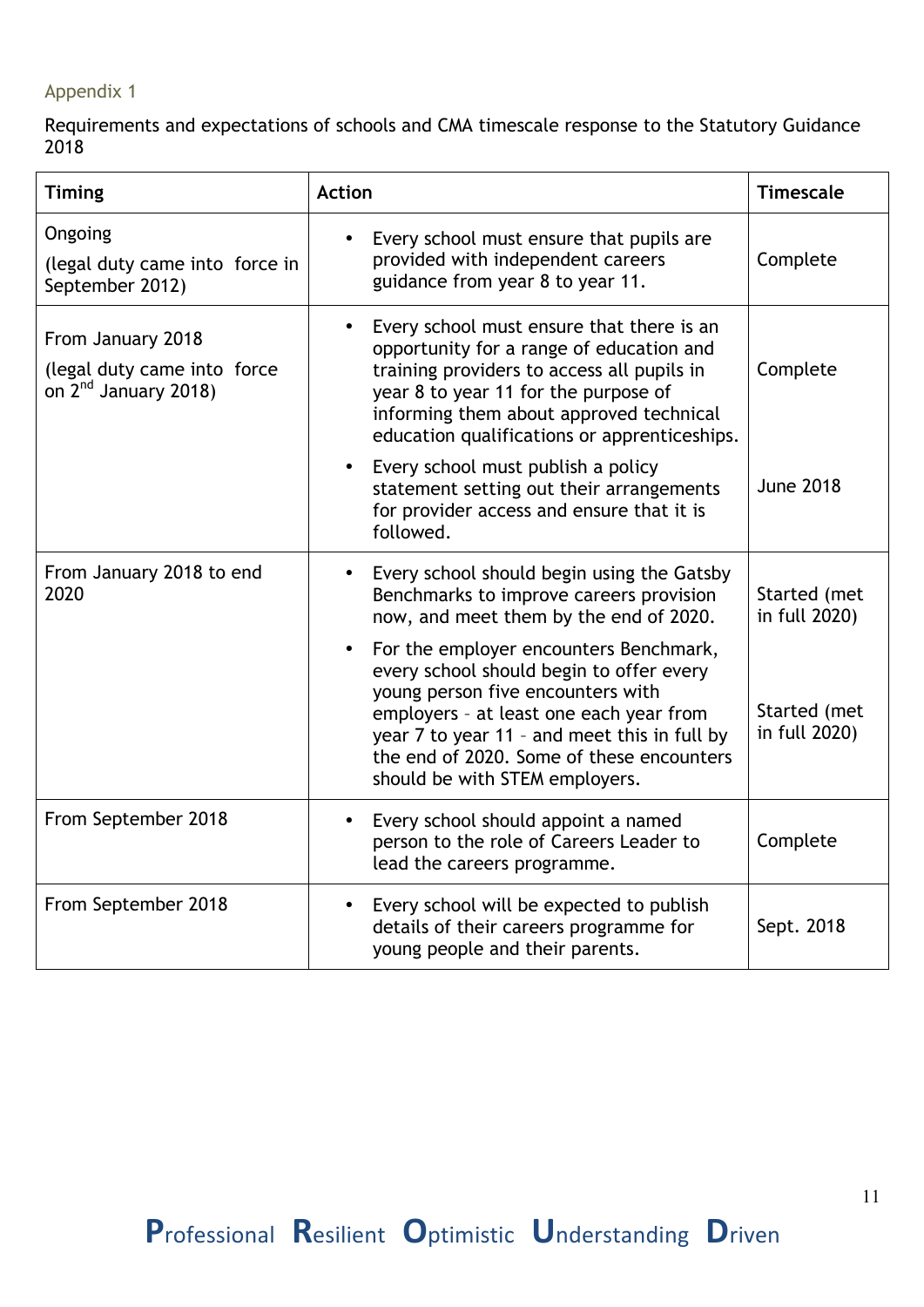# Appendix 2

National accreditation criteria (Careers Mark): Evidence required from state and independent schools, colleges and work-based learning providers

| <b>National accreditation</b><br>criteria                                                                                                                                                                     | Evidence required from state and independent schools, colleges and<br>work-based learning providers                                                                                                                                                                                                                                                                                                                                                                                                                                                                                                                                                                                                                                                                                                                                                                                                                                                                                                                                                                                                                                                                                                              |                         |
|---------------------------------------------------------------------------------------------------------------------------------------------------------------------------------------------------------------|------------------------------------------------------------------------------------------------------------------------------------------------------------------------------------------------------------------------------------------------------------------------------------------------------------------------------------------------------------------------------------------------------------------------------------------------------------------------------------------------------------------------------------------------------------------------------------------------------------------------------------------------------------------------------------------------------------------------------------------------------------------------------------------------------------------------------------------------------------------------------------------------------------------------------------------------------------------------------------------------------------------------------------------------------------------------------------------------------------------------------------------------------------------------------------------------------------------|-------------------------|
|                                                                                                                                                                                                               | Licensed Awarding Bodies will assess:                                                                                                                                                                                                                                                                                                                                                                                                                                                                                                                                                                                                                                                                                                                                                                                                                                                                                                                                                                                                                                                                                                                                                                            |                         |
| B1.1 Providing effective<br>leadership, management<br>and promotion of CEIAG                                                                                                                                  | the extent to which the learning provider's leadership and<br>$\bullet$<br>management team (including those providing the governance) has<br>developed and implemented a clear and effective strategy for its<br>CEIAG provision embodying the core principles of self-<br>determination, equality and diversity, participation and<br>progression, raising aspirations, and promoting social mobility.<br>the learning provider's arrangements for promoting CEIAG within<br>$\bullet$<br>the overall curriculum<br>This must be consistent with Benchmark 1 of the Gatsby Charitable                                                                                                                                                                                                                                                                                                                                                                                                                                                                                                                                                                                                                           | $1 \& 3$                |
|                                                                                                                                                                                                               | Foundation's "Good Career Guidance" 8 to ensure that all learners<br>receive and benefit from CEIAG                                                                                                                                                                                                                                                                                                                                                                                                                                                                                                                                                                                                                                                                                                                                                                                                                                                                                                                                                                                                                                                                                                              |                         |
| B1.2 Ensuring appropriate<br>initial staff training and<br>continuing professional<br>development (CPD) to<br>secure the competence<br>required of all staff in the<br>learning provider's CEIAG<br>provision | Licensed Awarding Bodies will assess a learning provider's arrangements<br>for:<br>the induction of new staff into their assigned CEIAG roles<br>٠<br>analysing the training needs of all its CEIAG leadership,<br>$\bullet$<br>management and delivery staff and teams<br>planning and securing CPD to meet identified training needs<br>$\bullet$<br>within a reasonable period to ensure that all staff have a basic<br>understanding of CEIAG, and that senior leaders have the<br>enhanced understanding required to fulfil their statutory duty to<br>'secure access to independent careers guidance' to meet the<br>needs of all young people within their learning provision<br>ensuring that all staff involved (both careers specialists and non-<br>$\bullet$<br>specialists) demonstrate their competence in delivering CEIAG<br>and actively review their CPD to ensure their knowledge is up-to-<br>date and accurate<br>In addressing this national accreditation criterion, learning providers<br>should take full account of the professional standards and qualifications<br>determined by the Career Development Institute (www.thecdi.net)<br>and/or other appropriate representative bodies | 1                       |
| B1.3 Providing a planned<br>programme of careers,<br>employability and<br>enterprise education in<br>the curriculum, together<br>with careers information<br>and careers advice and<br>guidance               | Licensed Awarding Bodies will assess a learning provider's arrangements<br>for:<br>developing a strategic approach to the teaching, learning and<br>$\bullet$<br>assessment of careers, employability and enterprise education<br>that effectively addresses the needs of all its young people,<br>ensuring they progress effectively through their learning pathways<br>securing clearly identified and appropriate learning outcomes<br>$\bullet$<br>(referenced to a recognised framework) and positive practical<br>outcomes - based on performance and destinations data<br>embedding CEIAG within the mainstream curriculum (pre-16) and<br>$\bullet$<br>within the 16-19 study programme, delivering enrichment and<br>extra-curricular activities which enhance and extend careers,<br>employability and enterprise education<br>ensuring that all young people have access to advice and support<br>$\bullet$<br>from teachers, tutors and other relevant staff<br>ensuring that all young people have access to a comprehensive<br>$\bullet$                                                                                                                                                           | 1, 2, 3, 4, 5,<br>6 & 7 |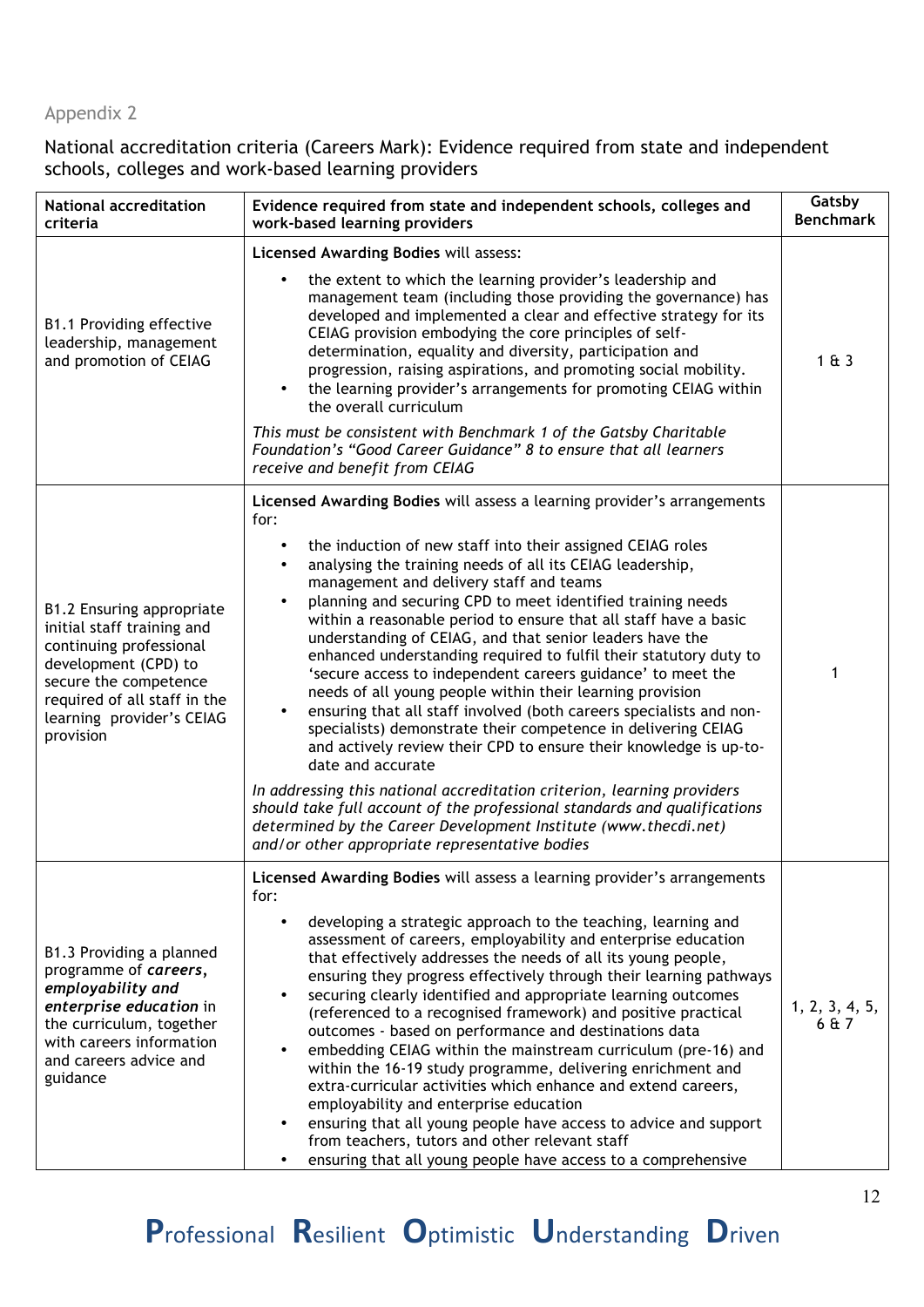|                                                                                                                                                                    | range of up-to-date careers and labour market information<br>resources about opportunities in education, training and<br>employment (including apprenticeships), which meet their needs<br>and requirements<br>involving young people in assessing and reviewing their own<br>$\bullet$<br>career-related learning and contributing to the career-related<br>learning of others                                                                                                                                                                                                                                                                                                                                                                                                                                                                                                                                                                                                                                                                                                                                                                                                                                                                                                                                                                                                                                                                                                                                                                                                                                                                                                                                                                                                                                                                                                                          |                    |
|--------------------------------------------------------------------------------------------------------------------------------------------------------------------|----------------------------------------------------------------------------------------------------------------------------------------------------------------------------------------------------------------------------------------------------------------------------------------------------------------------------------------------------------------------------------------------------------------------------------------------------------------------------------------------------------------------------------------------------------------------------------------------------------------------------------------------------------------------------------------------------------------------------------------------------------------------------------------------------------------------------------------------------------------------------------------------------------------------------------------------------------------------------------------------------------------------------------------------------------------------------------------------------------------------------------------------------------------------------------------------------------------------------------------------------------------------------------------------------------------------------------------------------------------------------------------------------------------------------------------------------------------------------------------------------------------------------------------------------------------------------------------------------------------------------------------------------------------------------------------------------------------------------------------------------------------------------------------------------------------------------------------------------------------------------------------------------------|--------------------|
|                                                                                                                                                                    | In addressing this national validation criterion, learning providers should<br>take full account of Benchmarks 2-7 of "Good Career Guidance" (see also<br>additional information in appendix 4 at the end of this Guide)                                                                                                                                                                                                                                                                                                                                                                                                                                                                                                                                                                                                                                                                                                                                                                                                                                                                                                                                                                                                                                                                                                                                                                                                                                                                                                                                                                                                                                                                                                                                                                                                                                                                                 |                    |
|                                                                                                                                                                    | Where arrangements exist to encourage the development of quality-<br>assured transition from primary schools to secondary schools, from a<br>careers-related perspective, Licensed Awarding Bodies may seek to<br>offer recognition for this and where appropriate may do so under the<br>auspices of the Quality in Careers Standard                                                                                                                                                                                                                                                                                                                                                                                                                                                                                                                                                                                                                                                                                                                                                                                                                                                                                                                                                                                                                                                                                                                                                                                                                                                                                                                                                                                                                                                                                                                                                                    |                    |
|                                                                                                                                                                    | Licensed Awarding Bodies will assess a learning provider's arrangements<br>for:                                                                                                                                                                                                                                                                                                                                                                                                                                                                                                                                                                                                                                                                                                                                                                                                                                                                                                                                                                                                                                                                                                                                                                                                                                                                                                                                                                                                                                                                                                                                                                                                                                                                                                                                                                                                                          |                    |
| B1.4 Securing independent<br>and impartial careers<br>advice and guidance for<br>young people                                                                      | ensuring that all internally-appointed CEIAG staff are able to act<br>$\bullet$<br>with impartiality and always in the best interests of the young<br>person, and that they subscribe to a relevant code of professional<br>practice<br>ensuring that all young people have equity of access to<br>$\bullet$<br>independent and impartial careers advice and guidance (both<br>from external as well as internal sources) which includes<br>opportunities for face-to-face provision for those seeking it<br>commissioning and securing access to independent and impartial<br>$\bullet$<br>careers advice and guidance that is effective in meeting the<br>needs of all young people - including targeted groups such as the<br>'Gifted and Talented', the disadvantaged and at risk, and<br>students with special educational needs and disabilities<br>(SEND)/learning difficulties and disabilities (LDD), young carers,<br>and looked after children<br>using agreements and contracts that set out the external careers<br>advice and guidance services secured including the review<br>arrangements for ensuring that those services remain effective<br>and are aligned to the learning provider's overall strategy for<br><b>CEIAG</b><br>ensuring that where externally-provided careers advice and<br>guidance is secured from professionally qualified careers advisers,<br>the learning provider ensures that any organisation providing<br>such services meets the agreed sector standard (i.e. the Matrix<br>Standard) and that account is taken of the professional standards<br>and qualifications determined by the Career Development<br>Institute and/or other appropriate representative bodies<br>data sharing (including with the appropriate local<br>$\bullet$<br>authority/authorities), and the extent to which data sharing<br>agreements and processes benefit young people | 368                |
| B1.5 Working with<br>employers and the full                                                                                                                        | Licensed Awarding Bodies will assess a learning provider's arrangements<br>for:                                                                                                                                                                                                                                                                                                                                                                                                                                                                                                                                                                                                                                                                                                                                                                                                                                                                                                                                                                                                                                                                                                                                                                                                                                                                                                                                                                                                                                                                                                                                                                                                                                                                                                                                                                                                                          |                    |
| range of external partners<br>including further<br>education, work based<br>learning providers and<br>higher education to<br>enhance and extend CEIAG<br>provision | ensuring that employers can effectively contribute to the overall<br>CEIAG provision - including enhancing learners' understanding of<br>technical and vocational education, apprenticeships and the<br>world of work as well as providing inspiration and raising career<br>awareness<br>involving other partners and agencies in supporting young<br>$\bullet$<br>people's career aspirations and decision-making effectively, such<br>as - external providers of careers information, advice and                                                                                                                                                                                                                                                                                                                                                                                                                                                                                                                                                                                                                                                                                                                                                                                                                                                                                                                                                                                                                                                                                                                                                                                                                                                                                                                                                                                                      | $2, 5, 6 \times 7$ |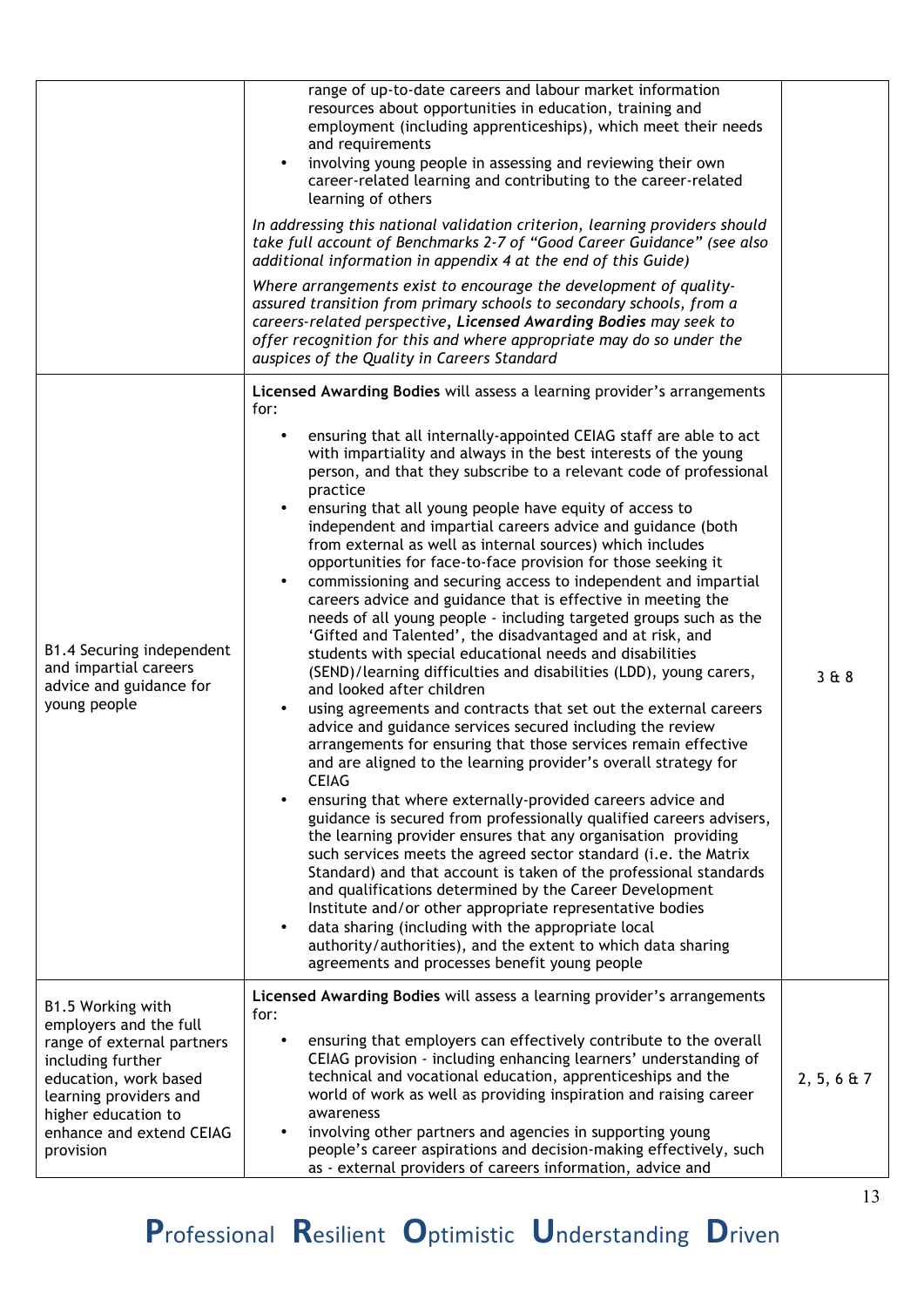|                                                                                                                                                                                                | guidance services, local authorities, further and higher education,<br>work-based learning providers, and community and charitable<br>organisations<br>ensuring that employer engagement in CEIAG is effectively<br>embedded within the careers, employability and enterprise<br>education curriculum<br>establishing effective partnerships with other organisations that<br>support or provide information, advice and guidance for<br>vulnerable and disadvantaged young people such as young carers,<br>looked after children, children living in poverty, and children with<br>learning difficulties and disabilities                  |       |
|------------------------------------------------------------------------------------------------------------------------------------------------------------------------------------------------|---------------------------------------------------------------------------------------------------------------------------------------------------------------------------------------------------------------------------------------------------------------------------------------------------------------------------------------------------------------------------------------------------------------------------------------------------------------------------------------------------------------------------------------------------------------------------------------------------------------------------------------------|-------|
| B1.6 Involving and<br>supporting families and<br>carers in CEIAG provision                                                                                                                     | Licensed Awarding Bodies will assess a learning provider's arrangements<br>for:<br>informing families and carers about how their children can access<br>and benefit from its CEIAG programme<br>securing the sustained engagement of families and carers in their<br>children's career learning and development through its CEIAG<br>programme                                                                                                                                                                                                                                                                                              | 2613  |
| B1.7 Monitoring,<br>reviewing, evaluating and<br>continuously improving<br>provision (including<br>measuring the impact of<br><b>CEIAG</b> on learning<br>outcomes and learner<br>progression) | Licensed Awarding Bodies will assess a learning provider's arrangements<br>for systematic evaluation, including using an evidence-based approach to<br>inform planning and to improve its CEIAG provision by:<br>regularly reviewing its CEIAG programme and collecting feedback<br>from young people, their families and carers, the delivery team(s)<br>(including external service providers) and external partners such<br>as further and higher education, work-based learning providers<br>and employers<br>using data on young people's attainment and progression<br>outcomes to set targets and objectives for improving provision | 1 & 7 |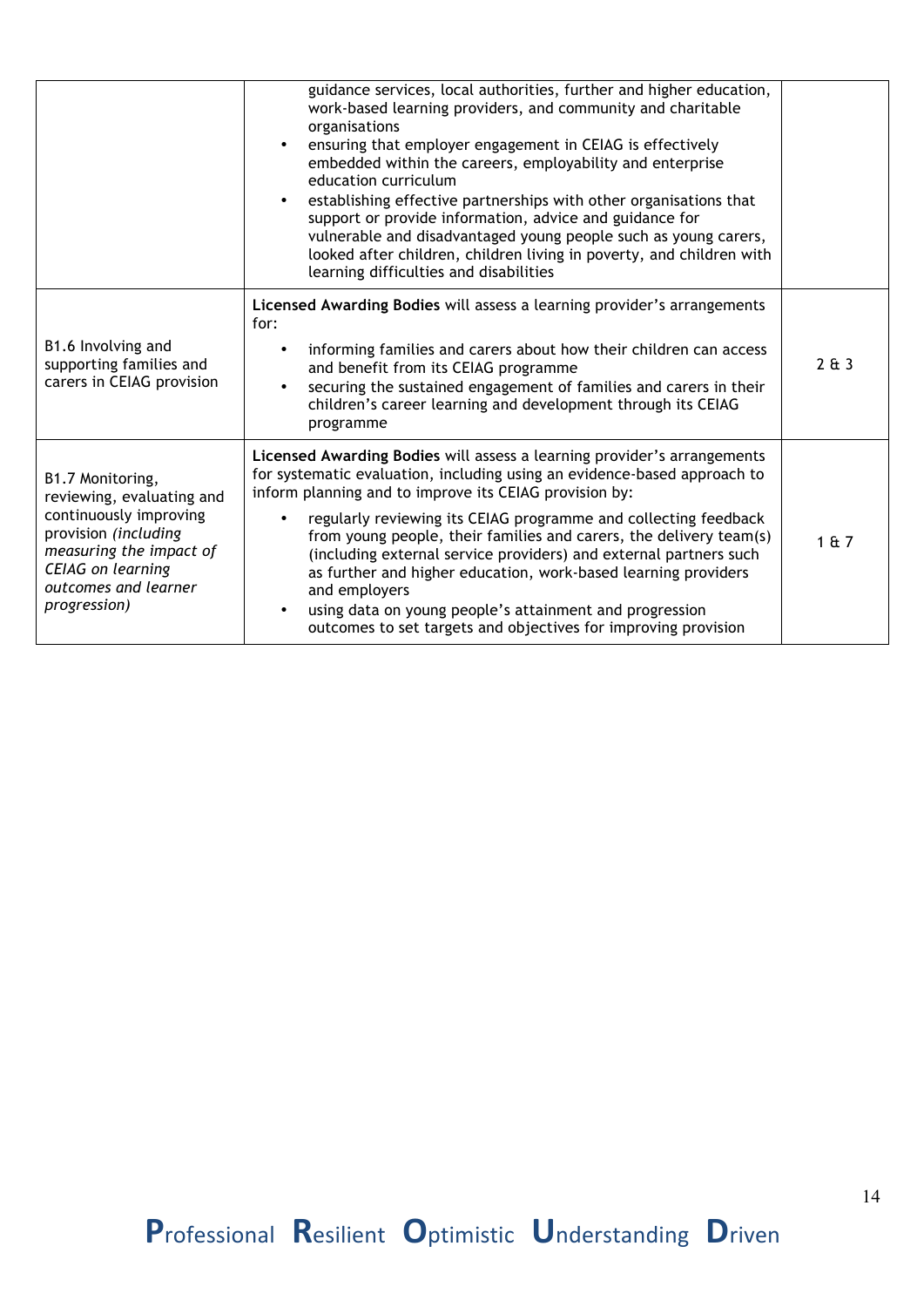#### **Organisation, management and staffing**

Governor: Advice and Guidance - Should any amendments or reviews be required to the policy, it is the responsibility of the Governor in charge of Advice and Guidance to approve the revised CEIAG curriculum strategy and policy with supporting evidence.

Headteacher - It is the responsibility of the Headteacher, to ensure the proposed CEIAG and IAG activities are taking place with the support of Key Stage and Faculty Leaders. During the 1<sup>st</sup> halfterm of the Summer Term, a revised CEIAG curriculum strategy is to be approved by Headteacher and reported to the Governors through the curriculum committee.

Deputy Headteacher- The Deputy Headteacher is to ensure that all students across the Academy have access to CEIAG, with activities designed for their Key Stage and upcoming pathway options. They are responsible for line management of the Careers Leader and to support with the policy implementation and revise the strategy for the year ahead.

Careers Leader - Working under the direction of the Deputy Head, the Careers Leader will take the lead in providing whole Academy and year specific CEIAG and IAG opportunities (as detailed in Curriculum). The Careers Leader will work closely with the Assistant Headteachers and Team Leaders at the Academy, in relation to supporting CEIAG and IAG activities and their individual requirements whilst offering any support, wherever possible and necessary. At Key Stages 3 to 5 the Careers Leader is to make timely external referrals, where necessary. The Careers Leader is to be a member (or working towards being a member) of the Career Development Institute (CDI) Register of Professionals and follows the CDI Code of Conduct to best ensure impartiality. To work alongside external partners to provide valuable and impartial IAG opportunities and events, whilst maintaining impartiality at all times.

Assistant Headteachers, Achievement Leaders and Team Leaders - It is the overall responsibility of the Assistant Headteachers with full support from the Achievement Leader team to make timely internal or external requests or referrals for further 1:1 IAG support to the Careers Leader from all members of staff involved in IAG, ideally through email. Working with the Headteacher, it is the responsibility of Assistant Headteachers and Team Leaders to ensure CEIAG and IAG activities are taking place. As such, Team Leaders will provide assemblies, lesson plans and / or time for the lesson / Skills for Life (PSHE) specific CEIAG to take place.

Achievement Leader, SENCO, Tutors and Vulnerable Children's Officer - Working alongside the Assistant Headteacher, IAG may take place with tutors and other IAG staff under the direction of an Achievement Leader, SENCO or the Vulnerable Children's Officer. Referrals from Tutors and other IAG staff, for 1:1 IAG purposes must be passed onto the Achievement Leader who will then make a referral to the Careers Leader, if appropriate. At any time, where necessary, the Achievement Leader, SENCO and Academy Vulnerable Children's Officer can make direct referrals to the Careers Leader for specialist IAG intervention or support.

SMSC Co-ordinators, Skills for Life (PSHE) teachers and other IAG staff - CEIAG opportunities will also be provided through the lead for SMSC and the Outdoor Learning Co-ordinator. These will take place in a variety of forms, such as assemblies, workshops and team-building exercises. Timely IAG (non-specialist) may be provided by our SENCO, Vulnerable Children's Officer, Learning Mentors & Support Team, Attendance Officer and the Examinations Officer.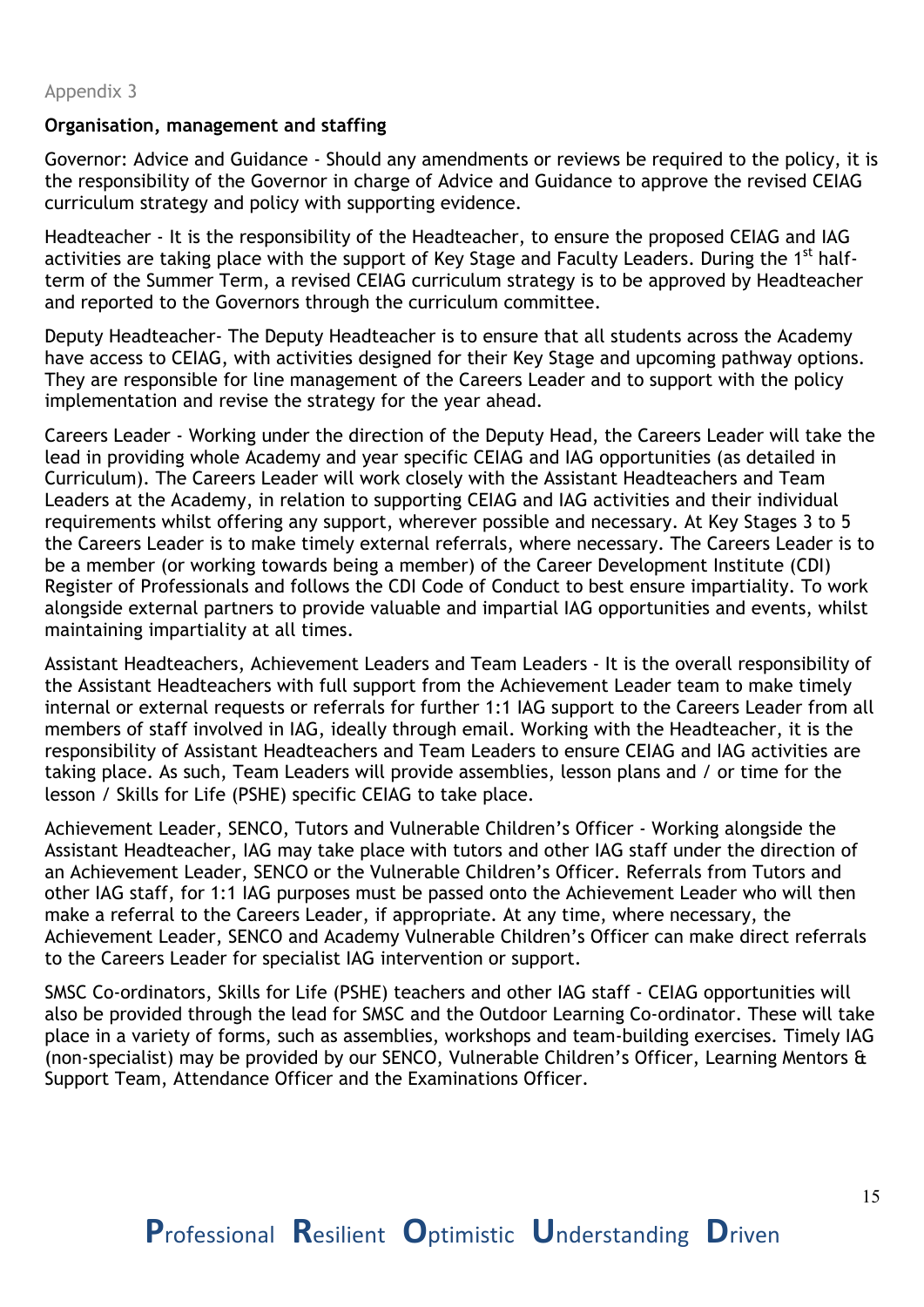# Appendix 4

# Guidance from CDI for structuring the Skills for Life curriculum and Tutor programme

# **Developing yourself through careers, employability and enterprise education**

| Area of learning                 | KS3                                                                                                                                                                                                                                                                                   | KS4                                                                                                                                                                                                                                                                                                                    |
|----------------------------------|---------------------------------------------------------------------------------------------------------------------------------------------------------------------------------------------------------------------------------------------------------------------------------------|------------------------------------------------------------------------------------------------------------------------------------------------------------------------------------------------------------------------------------------------------------------------------------------------------------------------|
| 1. Self-awareness                | describe yourself, your strengths and preferences<br>Pupils complete a range of self-assessment exercises<br>and record the results in an e-portfolio.                                                                                                                                | recognise how you are changing, what you have to<br>offer and what's important to you<br>Pupils complete an interest's questionnaire and<br>discuss the job and course suggestions with a trusted<br>adult.                                                                                                            |
| 2. Self determination            | be able to focus on the positive aspects of your<br>wellbeing, progress and achievements<br>Pupils tell the story of their earliest memories of<br>what they were good at and interested in. They look<br>for the positives in any negative experiences they<br>have had.             | explain how you manage your wellbeing, progress<br>and achievements through telling your story in a<br>positive way<br>Pupils bring their personal story up to date and<br>project it into the near future to show how they are<br>building on their interests and strengths.                                          |
| 3. Self-improvement as a learner | explain how you are benefitting as a learner from<br>careers, employability and enterprise activities and<br>experiences<br>Pupils take charge of conducting an interview with a<br>visitor and feedback to the visitor what they have<br>learnt from the answers to their questions. | review and reflect upon how you are benefitting as<br>a learner from careers, employability and<br>enterprise activities and experiences<br>Pupils keep an experiences and achievements log.<br>They also record the evidence of their best use of<br>key employability skills as part of an 'enterprise<br>passport'. |

| Area of learning                               | KS <sub>3</sub>                                                                                                                                                                                                                                                                                                                                                                                                                                                                           | KS4                                                                                                                                                                                                                                                                                                                                                                                                                                                                         |
|------------------------------------------------|-------------------------------------------------------------------------------------------------------------------------------------------------------------------------------------------------------------------------------------------------------------------------------------------------------------------------------------------------------------------------------------------------------------------------------------------------------------------------------------------|-----------------------------------------------------------------------------------------------------------------------------------------------------------------------------------------------------------------------------------------------------------------------------------------------------------------------------------------------------------------------------------------------------------------------------------------------------------------------------|
| 4. Exploring careers and career<br>Development | describe different explanations of what careers are<br>and how they can be developed<br>Pupils discuss different metaphors for career such as<br>career as a journey and career as a race.<br>Pupils find out how the careers of different members<br>of staff have developed and then reflect on the<br>diversity of career patterns and structures.                                                                                                                                     | discuss the skills involved in managing your own<br>career<br>Pupils investigate career development in<br>organisations by interviewing HR managers.<br>Pupils weigh up the pros and cons of single-track<br>careers, serial careers, portfolio careers and<br>lifestyle careers.<br>This could be through a series of careers<br>talks presented in a 'speed dating' exercise.                                                                                             |
| 5. Investigating work and working<br>life      | give examples of different kinds of work and why<br>people's satisfaction with their working lives can<br>change<br>Pupils explore the similarities and differences<br>between paid work, gift work and work in the home.<br>Pupils explore the purpose of work<br>clothes/uniforms/'business attire' and whether<br>people like or dislike wearing them (linked to non-<br>uniform day).<br>Pupils use comprehensive website video clips to<br>support a teacher/employer led discussion | explain how work and working life is changing and<br>how this may impact on your own and other<br>people's career satisfaction<br>Pupils debate the pros and cons of introducing a<br>universal basic income.<br>Pupils talk to alumni about how their jobs are likely<br>to change in the next 5-10 years.<br>Employers are invited into a humanities lesson and<br>support the teacher when discussing local changes to<br>work and the impact on society.                |
| 6. Understanding business and<br>industry      | give examples of different business organisational<br>structures<br>Pupils investigate different types of organisational<br>structure and consider their fitness for purpose.<br>Pupils create a visual aid that shows the contractors<br>and suppliers linked to their own school.<br>Pupils invite the school's business manager in to talk<br>about the processes involved in contracting with<br>businesses.                                                                          | explain different types of business organisational<br>structures, how they operate and how they<br>measure success<br>Pupils compare and contrast their experience in two<br>different enterprise simulations - one based on a<br>shareholder model and the other on a co-operative<br>model. Pupils reflect on what organisational<br>structure appeals most to them and why<br>An employee from both models prepares and<br>delivers a talk and question session with the |

Professional Resilient Optimistic Understanding Driven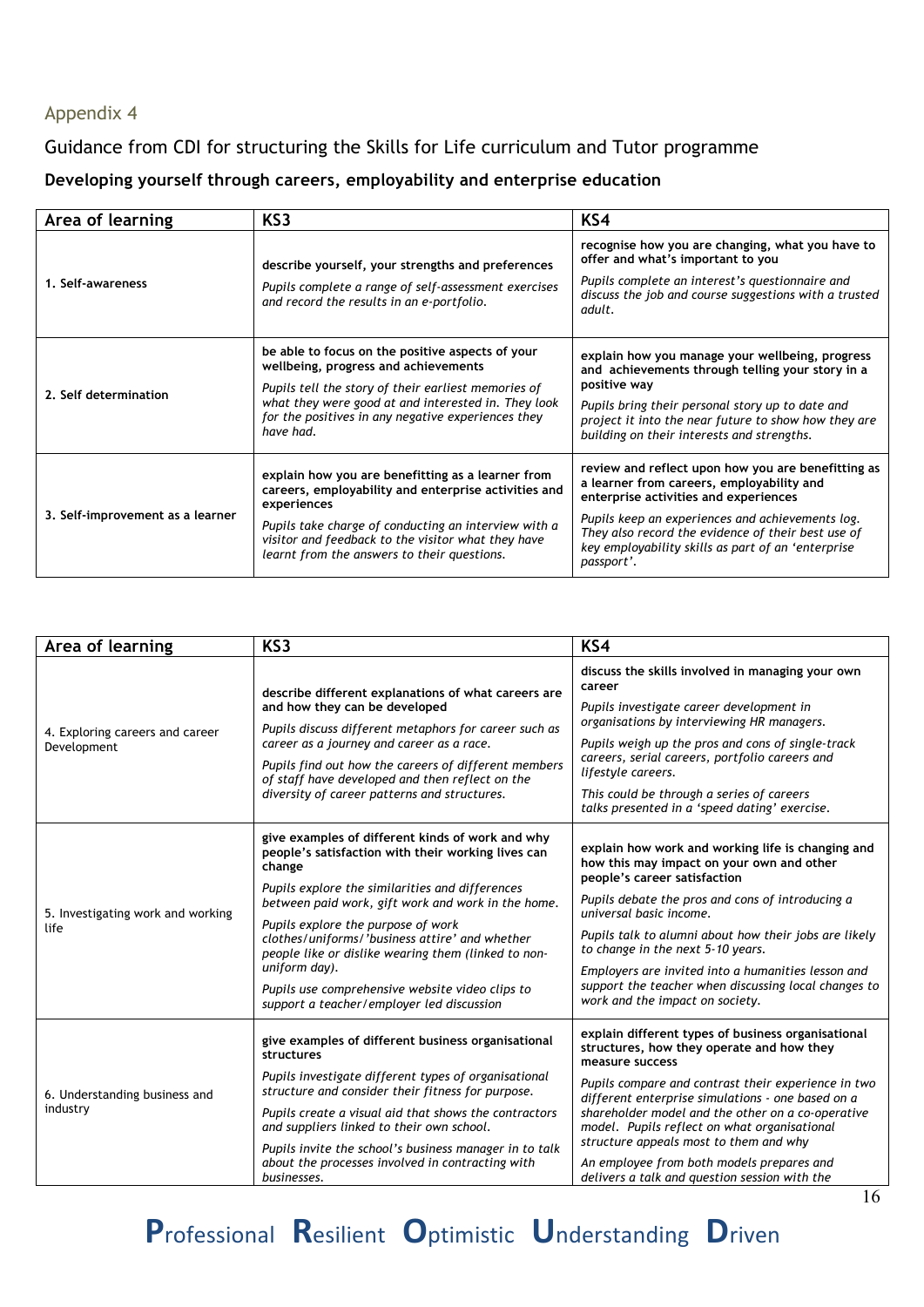|                                              |  | teacher. |
|----------------------------------------------|--|----------|
| Learning about careers and the world of work |  |          |

| 7. Investigating jobs and labour<br>market information (LMI) | be aware of what labour market information (LMI)<br>is and how it can be useful to you<br>Pupils analyse local job vacancies using job vacancy<br>websites/apps/newspapers and other sources.<br>Pupils use comprehensive websites to research local<br>LMI data provided by teachers, employer groups such<br>as local LEPs, NCS and data from LMI for All                                                                                                                                                                               | be able to find relevant labour market information<br>(LMI) and know how to use it in your career<br>planning<br>Pupils analyse national and local data on the<br>destinations of last year's leavers and consider<br>possible implications for their own plans.<br>Pupils use comprehensive websites to research local<br>LMI and identify appropriate ways of interrogating<br>the data.                                   |
|--------------------------------------------------------------|-------------------------------------------------------------------------------------------------------------------------------------------------------------------------------------------------------------------------------------------------------------------------------------------------------------------------------------------------------------------------------------------------------------------------------------------------------------------------------------------------------------------------------------------|------------------------------------------------------------------------------------------------------------------------------------------------------------------------------------------------------------------------------------------------------------------------------------------------------------------------------------------------------------------------------------------------------------------------------|
| 8. Valuing equality, diversity and<br>inclusion              | identify how to stand up to stereotyping and<br>discrimination that is damaging to you and those<br>around you<br>Pupils role play incidents at work involving bullying<br>and discrimination<br>Pupils work with their alumni mentors for advice on<br>how to combat stereotyping and discrimination                                                                                                                                                                                                                                     | recognise and challenge stereotyping,<br>discrimination and other barriers to equality,<br>diversity and inclusion and know your rights and<br>responsibilities in relation to these issues<br>Pupils interview employers about good practice in<br>carrying out their duties under the Equality Act 2010<br>'to make reasonable adjustments to their<br>workplaces to overcome barriers experienced by<br>disabled people'. |
| 9. Learning about safe working<br>practices and environments | be aware of the laws and bye-laws relating to<br>young people's permitted hours and types of<br>employment; and know how to minimise health and<br>safety risks to you and those around you<br>Pupils use the information from the local authority<br>to write a true or false quiz to test other pupils'<br>knowledge of the laws and bye-laws relating to<br>employment of school-age children.<br>A local employer talks about the importance of the<br>laws and as an employer what their responsibilities<br>to their employees are. | be aware of your responsibilities and rights as a<br>student, trainee or employee for staying healthy<br>and following safe working practices<br>Pupils research health and safety requirements and<br>guidelines for tools and equipment that they use,<br>e.g. VDU, keyboard, and machine tools in a Design<br>and Technology workshop.<br>An HR consultant provides a talk on rights<br>and responsibilities at work      |

# **Developing your career management, employability and enterprise skills**

| 10. Making the most of careers<br>information, advice and guidance | identify your personal networks of support,<br>including how to access and make the most of<br>impartial face-to-face and digital careers<br>information, advice and guidance services<br>Pupils create a visual diagram to show their personal<br>networks of support.<br>Pupils provide a guide to 'making the most of<br>information, advice and guidance' in their school to<br>support their thinking and decision making especially<br>at key transition points. | build your personal networks of support including<br>how to access and make the most of a wide range<br>of impartial face-to-face and digital careers<br>information, advice and guidance services<br>Pupils discuss their options with family,<br>friends/social network, school staff and career<br>specialists and carefully weigh up the advice<br>received.<br>Pupils use their careers plan to record their thinking                                                                                                                         |
|--------------------------------------------------------------------|------------------------------------------------------------------------------------------------------------------------------------------------------------------------------------------------------------------------------------------------------------------------------------------------------------------------------------------------------------------------------------------------------------------------------------------------------------------------|----------------------------------------------------------------------------------------------------------------------------------------------------------------------------------------------------------------------------------------------------------------------------------------------------------------------------------------------------------------------------------------------------------------------------------------------------------------------------------------------------------------------------------------------------|
| 11. Preparing for employability                                    | recognise the qualities and skills you have<br>demonstrated both in and out of school that will<br>help to make you employable<br>Pupils keep and maintain a skills log recording their<br>best demonstrations of the qualities and skills<br>needed for employability.<br>Employers provide an introduction to employability<br>skills.                                                                                                                               | show how you are developing the qualities and<br>skills which will help you to improve your<br>employability<br>Pupils practise filling out the sections on sample<br>application forms that ask them to provide evidence<br>of the skills and qualities that they have<br>demonstrated.<br>Employers provide CV workshops demonstrating the<br>latest thinking in CV presentation, what they expect<br>to see and what they will not accept.<br>Employers are involved with the work experience<br>programme, preparation, placement and debrief. |
| 12. Showing initiative and<br>enterprise                           | recognise when you are using qualities and skills<br>that entrepreneurs demonstrate<br>Pupils plan and deliver a series of environmental<br>awareness projects as part of their school's 'green                                                                                                                                                                                                                                                                        | show that you can be enterprising in the way you<br>learn, work and manage your career<br>Working with local employers, pupils attend a                                                                                                                                                                                                                                                                                                                                                                                                            |

# Professional Resilient Optimistic Understanding Driven